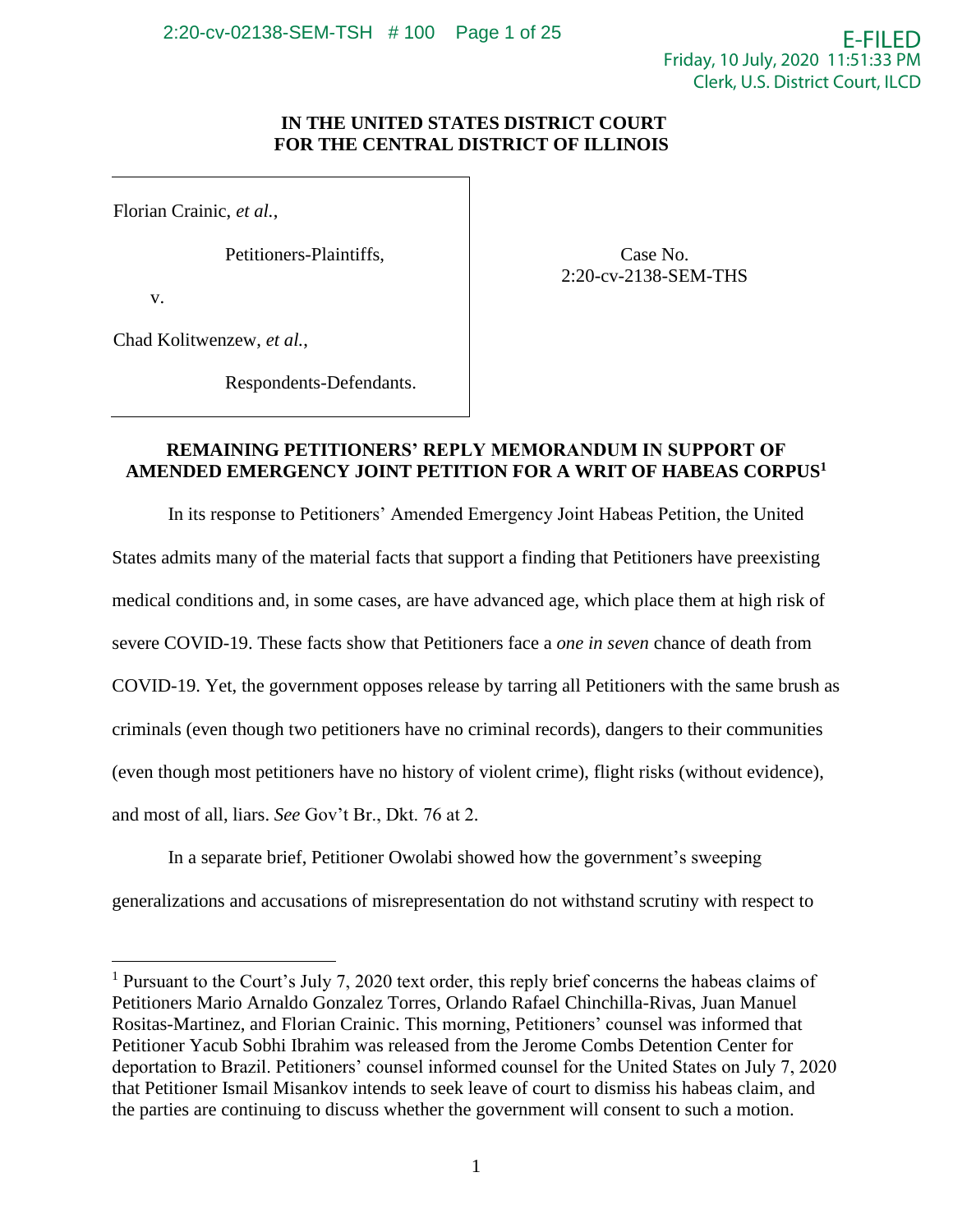#### 2:20-cv-02138-SEM-TSH # 100 Page 2 of 25

him. *See* Dkt. 88 at 1-9. The same is true of the Petitioners who submit this brief. For example, the government contends that release of Mr. Gonzalez Torres will endanger the community, but he has no criminal history, much less a history of violence. Gov't Br. at 1–2. In another example, the government attacks Mr. Chinchilla-Rivas's credibility by contending that he cannot suffer from asthma because he has never been diagnosed for this condition by any medical professional. Gov't Br. at 54. But the record shows that Mr. Chinchilla-Rivas was treated for this condition in prior detention facilities, reported his asthma to staff of the Jerome Combs Detention Center ("JCDC") during the intake process, and was diagnosed and prescribed an inhaler as recently as 2017.

Moreover, as addressed in Mr. Owolabi's reply brief, the record continues to show that conditions in the JCDC fail to protect Petitioners from COVID-19—a highly contagious and potentially lethal disease. Dkt. 88 at 10–15. JCDC still does not follow ICE guidelines to ensure that it has a written, comprehensive COVID-19 mitigation plan to ensure responsiveness across medical and correctional staff to the evolving COVID-19 threat and public health guidelines, including CDC recommendations. The facility fails to ensure that all ICE detainees—or at *least* those with underlying medical conditions—are single celled. The JCDC is unprepared for a COVID-19 outbreak because it lacks sufficient medical staff to monitor quarantined or isolated patients and to respond to patients who require hospitalization. Nor has the JCDC tested *any* asymptomatic detainees without known exposure pursuant to CDC guidance for settings with vulnerable people who are in close quarters for extended periods of time, despite CDC recommendations issued almost one month ago.

Nevertheless, based on this record, the government continues to proclaim that the JCDC's "measures have been successful, as there have been no confirmed cases of COVID-19 inside the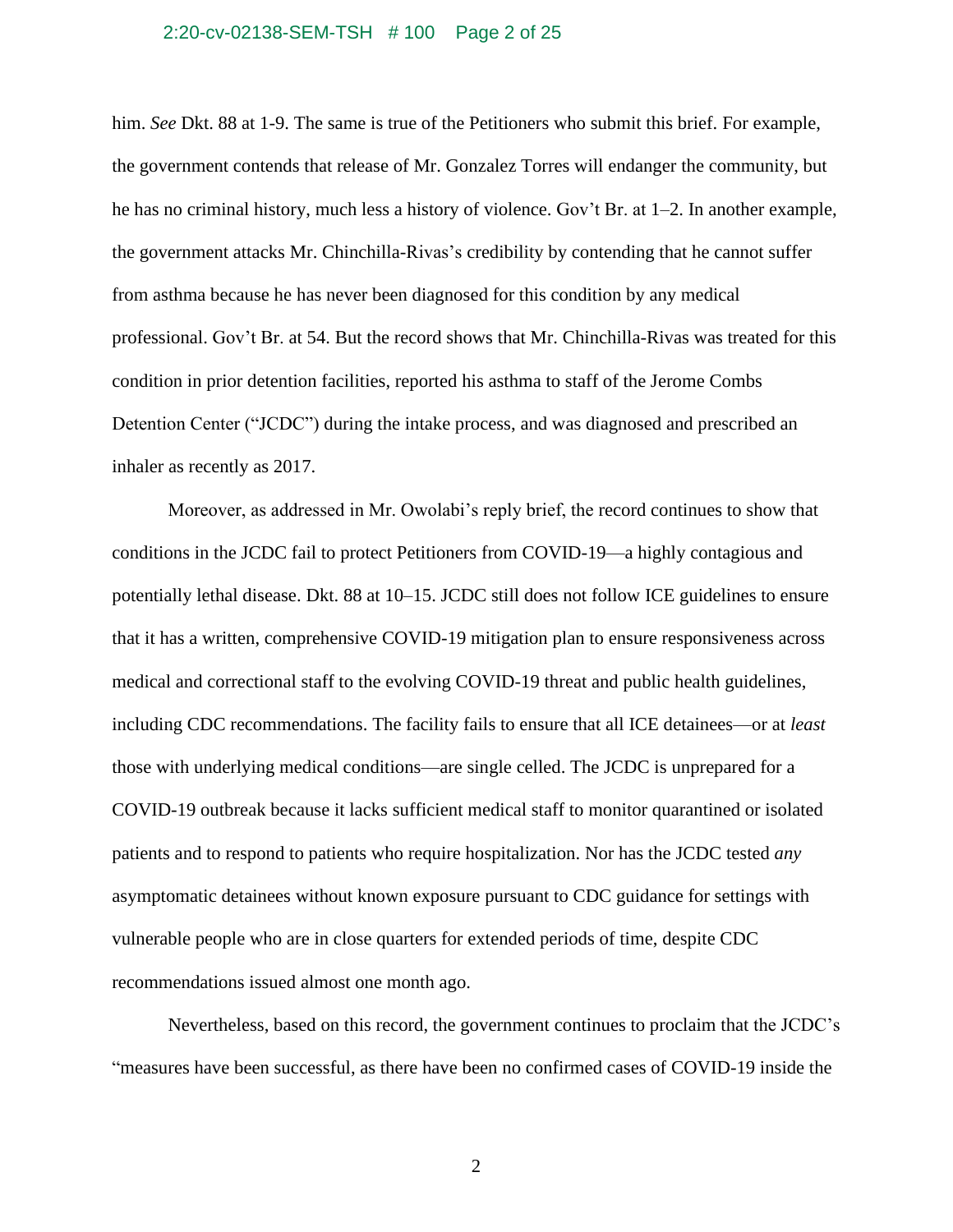## 2:20-cv-02138-SEM-TSH # 100 Page 3 of 25

facility." Gov't Br. at 3. There is no reason to believe that the JCDC will escape the fate of other jails in communities hard hit by COVID-19, where confirmed cases of COVID-19 emerged after the filing of litigation. *See Malam v. Adducci*, No. 20-10829, 2020 WL 3512850, at \*6 (E.D. Mich. June 28, 2020) (describing how six detainees and staff at a Michigan jail tested positive for COVID-19 by June 17, 2020—six weeks after ICE represented to a federal court success in ensuring "zero confirmed cases of COVID-19" and "concrete plans in place to reduce the risk of exposure and spread").

For all of these reasons, those set forth in Petitioners' previous briefs (Dkt. 69, Dkt. 88), and those detailed below, the detentions of Petitioners Mario Arnaldo Gonzalez Torres, Orlando Rafael Chinchilla-Rivas, Juan Manuel Rositas-Martinez, and Florian Crainic do not further any legitimate, non-punitive government interest. This Court is thus well within its authority to release these individuals, subject to any conditions the Court may deem appropriate.

# **I. Mario Gonzalez Torres**

# **a. Mr. Gonzalez Torres is at risk of serious illness and death from COVID-19.**

Mario Gonzalez Torres is a 51-year-old man who has hypertension, elevated cholesterol, and a body-mass index (BMI) of 33.2. Gonzalez Torres Decl., Dkt. 57 ¶¶ 6−7, 9. His age, weight, and medical conditions put him at a heightened risk of serious illness or death from COVID-19.

Although Mr. Gonzalez Torres's medical risk cannot be seriously questioned, the government nonetheless attempts to do so. As is its wont, the government has inaccurately accused Mr, Gonzalez Torres of "distort[ing] his medical record by omitting key facts and disregarding his own responsibilities for his conditions." Gov't. Br. at 48. For example, the government claims that Mr. Gonzalez Torres "does not disclose that his hypertension has been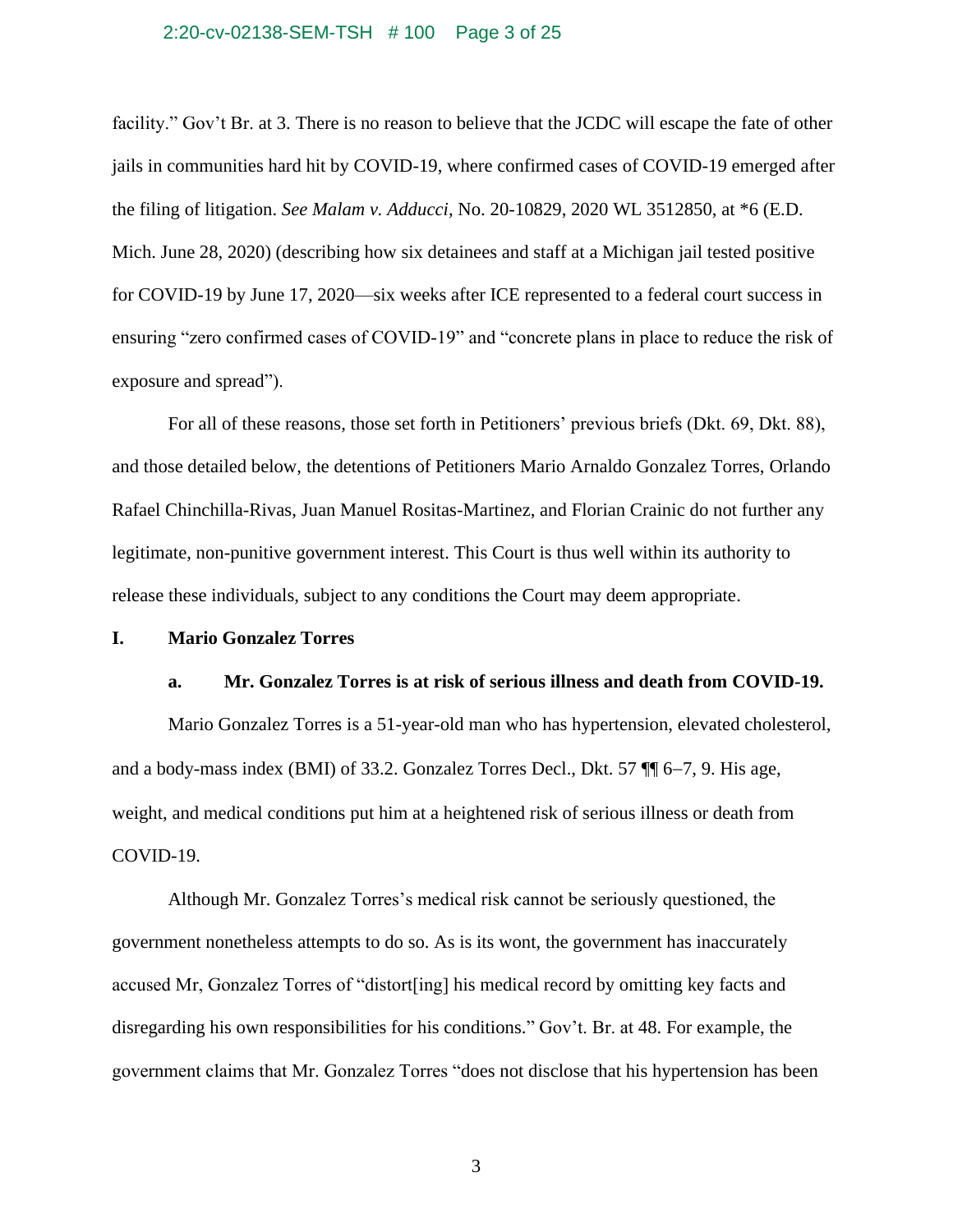## 2:20-cv-02138-SEM-TSH # 100 Page 4 of 25

controlled," and that his blood pressure readings have been "within normal limits" of 110-

128/60-80. *Id*. This is incorrect.

First, as the CDC has found, hypertension is a risk factor for severe outcomes from COVID-19, period.<sup>2</sup> Second, Mr. Gonzalez Torres has had at least six elevated or hypertensive blood pressure readings since he began taking medication for hypertension at the end of 2019, including three *in June 2020 alone*:

| 1/6/2020  | 125/73  |
|-----------|---------|
| 3/31/2020 | 130/88  |
| 4/4/2020  | 128/88  |
| 6/9/2020  | 140/100 |
| 6/10/2020 | 140/80  |
| 6/23/2020 | 132/70  |

*See* Glenberg Decl. Ex. C at JCDC-USA1081, 1101, 1511–12; Second Supp. Glenberg Decl. Ex. M at JCDC-USA1523.<sup>3</sup>

Next, the government dismisses Mr. Gonzalez Torres's elevated cholesterol as either "not serious" or his own fault. Gov't. Br. at 49. Notably, Mr. Gonzalez Torres does not and need not rely primarily on his elevated cholesterol to establish his medical vulnerability; his age, obesity, and hypertension are per-se risk factors. That does not stop the government from falsely attacking his credibility on the issue, however. The medical records do not support PA Haggard's claim that he twice "refused" medication. Third Haggard Decl., Dkt. 75-2 ¶ 12. Rather, on May 21, 2020, attending provider Nicholas Cannataro "counseled [Mr. Gonzalez Torres] on nutrition,

<sup>2</sup> Ctrs. for Disease Control and Prevention, *Coronavirus Disease 2019 (COVID-19): People of Any Age with Underlying Medical Conditions*, https://www.cdc.gov/coronavirus/2019 ncov/need-extra-precautions/people-with-medical-conditions.html (last visited June 26, 2020), Supp. Choudhury Decl. Ex. 62, Dkt. 64-1 at 47.

 $3 \text{ Å}$  "normal" blood pressure is 120/80. A blood pressure reading is above normal if the systolic (upper) number *or* the diastolic (lower) number is above normal. Ctrs. for Disease Control and Prevention*, Facts About Hypertension*,<https://www.cdc.gov/bloodpressure/facts.htm> (last visited July 10, 2020), attached as Ex. 75 to the Third Supp. Choudhury Decl.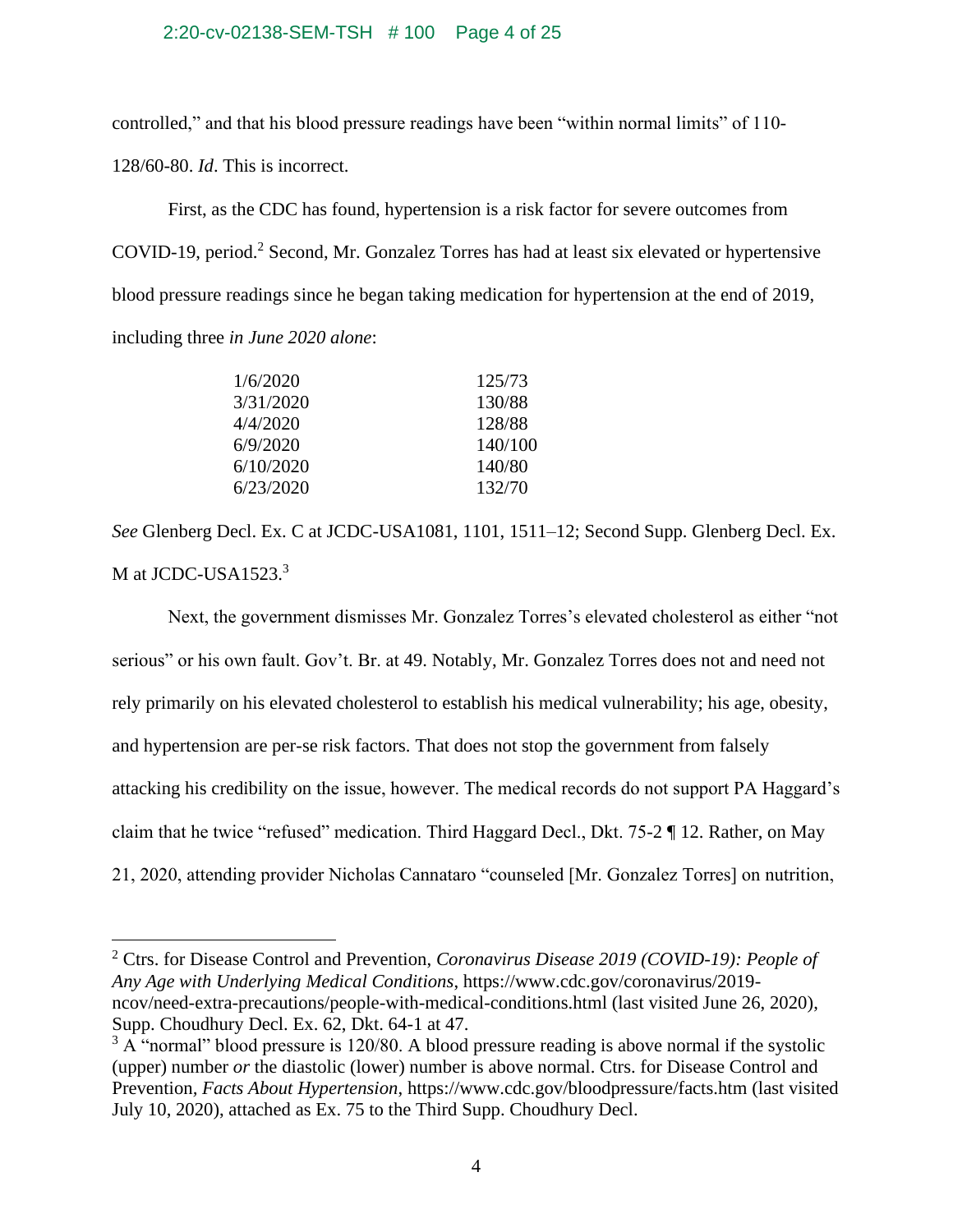## 2:20-cv-02138-SEM-TSH # 100 Page 5 of 25

exercise and weight loss" and noted that he would "like to try to reduce cholesterol with diet and exercise" and that "no medication [was prescribed] at the time." Glenberg Decl. Ex. C at JCDC-USA1083. The record does not indicate that medication was recommended or even offered, much less a documented "refusal" of medication.<sup>4</sup> *Id*. Mr. Gonzalez Torres's attempt to control his cholesterol with diet and exercise does not reflect a failure to take his condition seriously, quite the opposite. As the government acknowledges, he has lost five pounds since intake. Gov't Br. at 49.

The government attempts to diminish the risk posed by Mr. Gonzalez Torres's obesity by characterizing him as merely "overweight" and noting that he has been "counseled" about diet and exercise. Gov't Br. at 49. But under CDC guidelines, any person with a BMI of 30 or above is obese and therefore at heightened risk for severe illness and death from COVID-19.<sup>5</sup> Even after losing a few pounds, Mr. Gonzalez Torres' current weight of 193.5 lbs. yields a BMI of 33.2. *Id*; Glenberg Decl. Ex. C at JCDC-USA1491.

# **b. Mr. Gonzalez Torres's release will not endanger the community or undermine his appearance for deportation.**

Notwithstanding Mr. Gonzalez Torres's clear medical vulnerabilities and this Court's multiple prior rulings granting release to medically vulnerable detainees due to inadequate

<sup>4</sup> Immigration and Customs Enforcement, *National Detention Standards 2019*, https://www.ice.gov/doclib/detention-standards/2019/4 3.pdf (last visited July 10, 2020), attached as Ex. 76 to the Third Supp. Choudhury Decl. (indicating that "[i]f the detainee refuses to consent to treatment, medical staff will explain the medical risks to the detainee of declining treatment and make reasonable efforts to convince the detainee to voluntarily accept treatment in a language or manner that the detainee understands. Medical staff will document their treatment efforts and the refusal of treatment in the detainee's medical record.").

<sup>5</sup> Ctrs. for Disease Control and Prevention, *Coronavirus Disease 2019 (COVID-19): People of Any Age with Underlying Medical Conditions*, https://www.cdc.gov/coronavirus/2019 ncov/need-extra-precautions/people-with-medical-conditions.html (last visited June 26, 2020), Ex. 62 to the Supp. Choudhury Decl., Dkt. 64-1 at 48.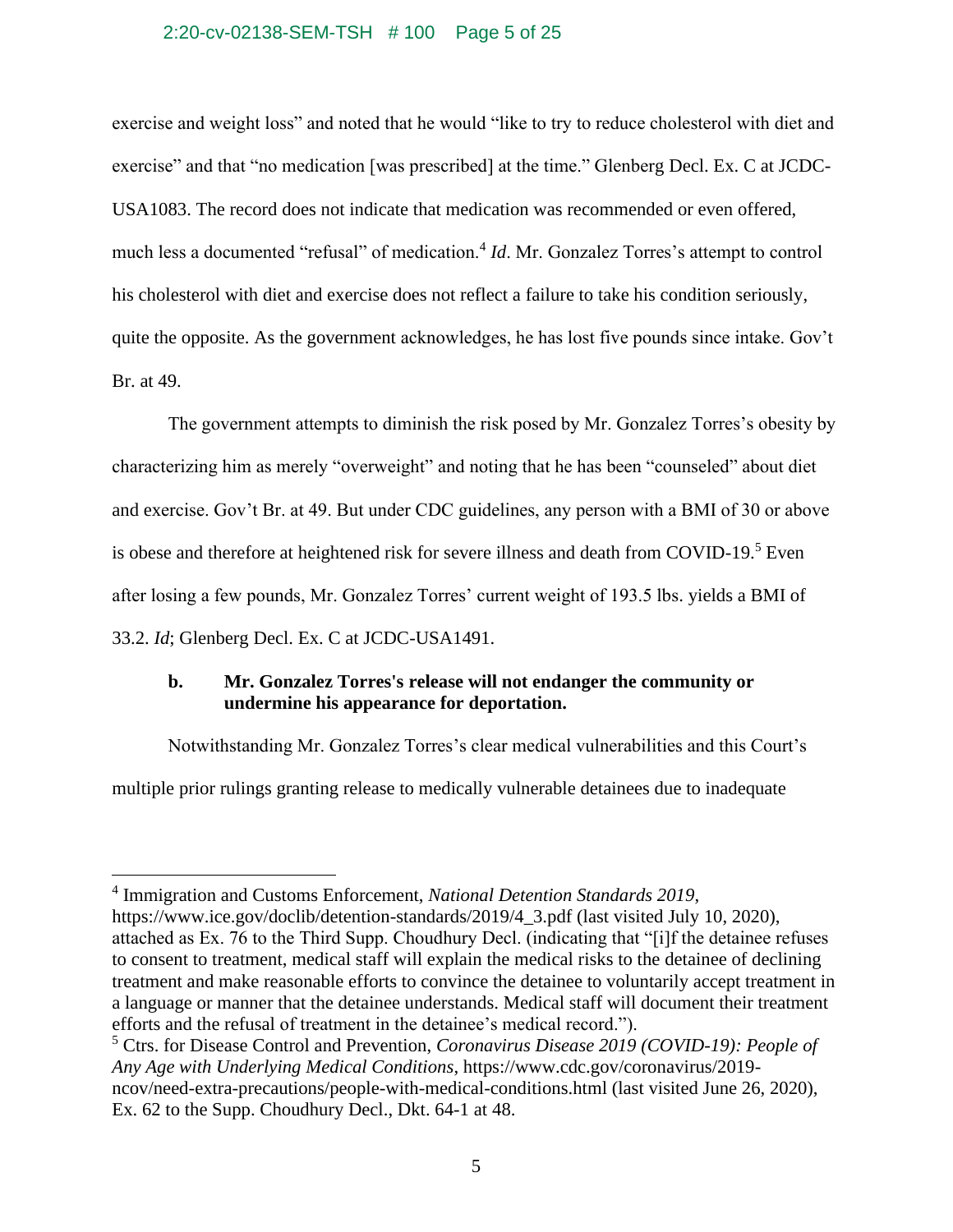#### 2:20-cv-02138-SEM-TSH # 100 Page 6 of 25

conditions at JCDC, the government baselessly accuses Mr. Gonzalez Torres of using his habeas petition to "re-litigate" his immigration case. Gov't Br. at 46. But Mr. Gonzalez Torres has not and could not ask this Court to review the denial of his asylum petition or otherwise grant immigration relief or prevent his deportation. He is well aware that his asylum case was denied and that he has a final order of removal against him. Gonzalez Torres Decl. ¶ 15. He simply asks to spend the time between now and his removal in a place where he can protect himself from COVID-19. The government's apparent outrage at this request is inexplicable.

The government also accuses Mr. Gonzalez Torres of refusing to assist with the removal process, Gov't Br. at 46, ignoring the explanation he has already provided in his declaration. On June 1, 2020, a deportation officer approached Mr. Gonzalez Torres to serve him with a Notice to Alien of File Custody Review. Gonzalez Torres Decl. ¶ 41; Third Supp. Choudhury Decl. Ex. 74. The Deportation Officer spoke to Mr. Gonzalez Torres in English and handed him the form written in English. *Id*. No Spanish interpreter was available during this encounter, and Mr. Gonzalez Torres was not given a Spanish-translated form. *Id*. Since Mr. Gonzalez Torres does not speak English, he declined to sign the document because he had no idea what it meant. *Id*. He is "willing to cooperate with ICE in obtaining [his] travel documents, just as [he has] cooperated with ICE whenever [he is] provided an interpreter." *Id*.

The government further claims that Mr. Gonzalez Torres should not be released because his asylum application was denied "in part" because of credibility concerns. Gov't Br. at 46, 50. Mr. Gonzalez Torres, who knows nothing about the American legal system and who, again, does not speak English, navigated a credible fear interview, an asylum application, and two immigration hearings *pro se*. Gonzalez Torres Decl. ¶ 15; Declaration of Salazar, Dkt. 75-3 at ¶ 38. Unfortunately, these are not ideal circumstances under which to pursue a claim for asylum.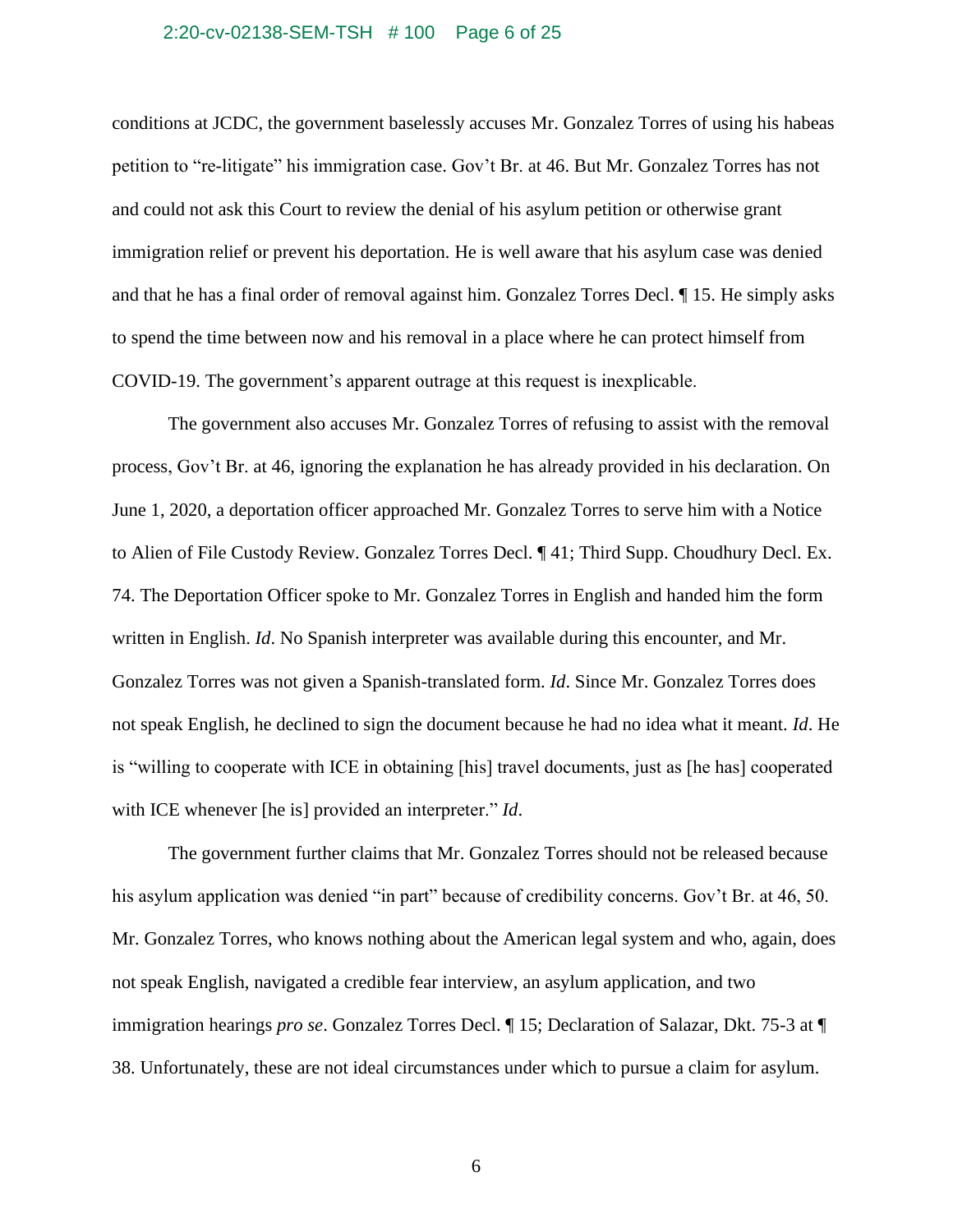#### 2:20-cv-02138-SEM-TSH # 100 Page 7 of 25

That he failed to persuade an Immigration Judge of his entitlement to asylum does not suggest that he cannot be trusted with some modicum of freedom in a safe place until he is removed.

Furthermore, by August 1, 2020, Mr. Gonzalez Torres will have exceeded 90 days in detention after his final order of removal. Gov't Br. at 46; Gonzalez Torres Decl. ¶ 15. In total, he will have been detained for almost 12 months. Gonzalez Torres Decl. ¶ 14. The Cuban border is closed until at least August 1, 2020 due to the COVID-19 crisis and ERO has not been able to finalize travel arrangements to deport Mr. Gonzalez Torres. Declaration of Salazar, Dkt. 75-3 ¶ 47. Although ERO has begun a third country repatriation process, the status and length of this process is unknown. Mr. Gonzalez Torres faces a potentially lengthy detention in conditions where he is at heightened risk of contracting potentially lethal COVID-19.

As the government has acknowledged, Mr. Gonzalez Torres has no criminal record. He is neither a danger to others nor a flight risk. The government's interest in his continued detention is minimal. His age, obesity, and hypertension place him at risk for serious illness or death from COVID-19. His continued detention violates his rights under the Due Process Clause of the Fifth Amendment.

# **II. Orlando Rafael Chinchilla-Rivas**

# **a. Mr. Chinchilla-Rivas is at risk of serious illness and death from COVID-19.**

Mr. Chinchilla-Rivas is 19 years old, obese, suffers from untreated asthma, and has a history of smoking. Chinchilla-Rivas Decl., Dkt. 58 ¶¶ 7–17 (untreated asthma); *id*. ¶ 20 (height and weight corresponding to BMI of 31.1); *id*. ¶ 21 (history of smoking). Dr. Venters finds, in his expert opinion, that Mr. Chinchilla-Rivas is "at high risk of experiencing severe illness or death if he were to become infected with COVID-19." Supp. Venters. Decl., Dkt. 63 ¶ 21. The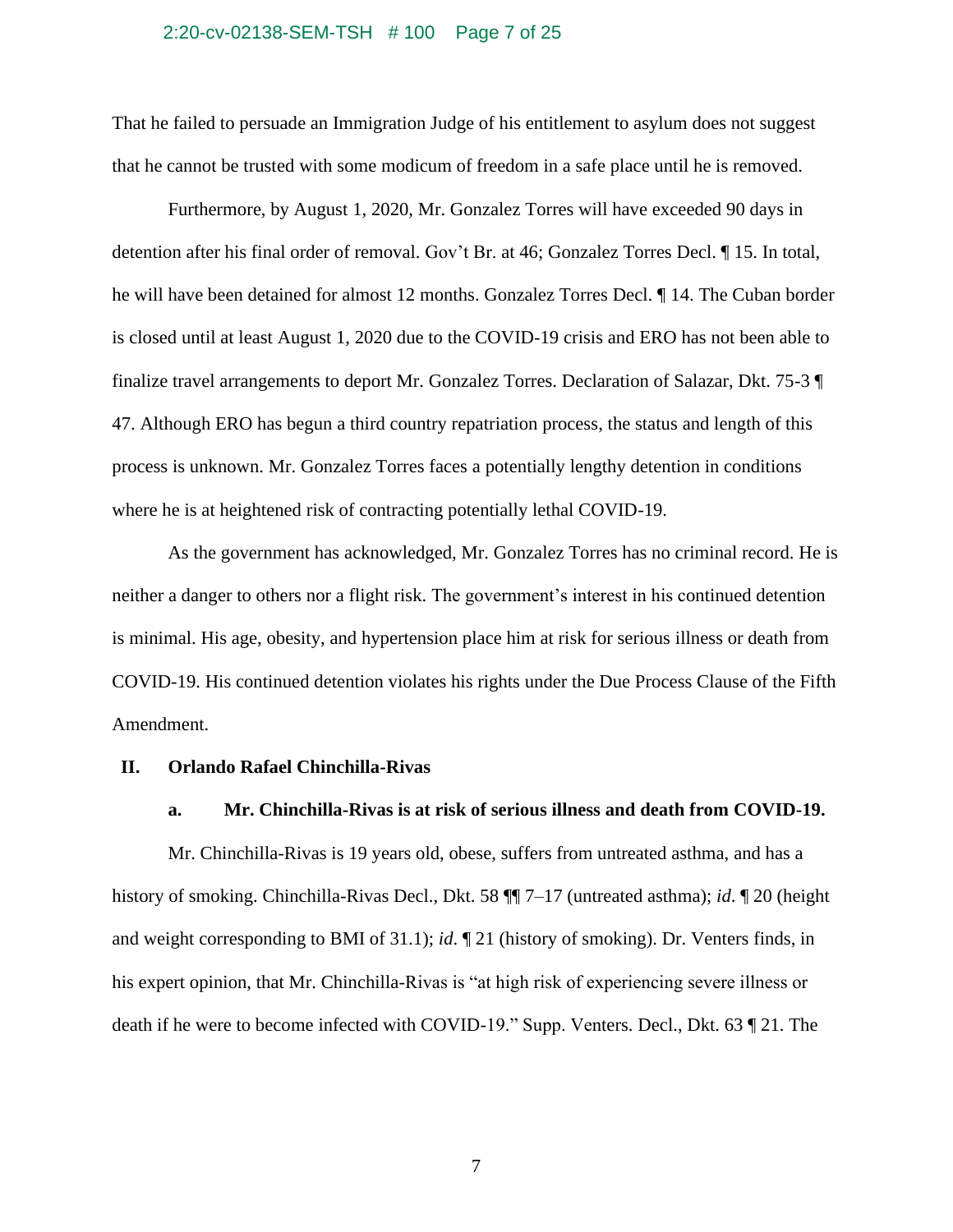#### 2:20-cv-02138-SEM-TSH # 100 Page 8 of 25

government challenges each of the medical and health conditions placing Mr. Chinchilla-Rivas at risk. But their arguments are contradicted by the record and inconsistent with CDC guidelines.

First, there record contradicts the government's accusation that Mr. Chinchilla-Rivas is lying about his asthma and their bold claim that he "has *never* been diagnosed by a doctor or any medical professional with asthma." Gov't Br. at 53 (emphasis supplied). It is undisputed that Mr. Chinchilla-Rivas was prescribed an inhaler at the Clay County Jail and the Pulaski County Jail. Chinchilla-Rivas Decl., Dkt. 58 ¶ 11. It is also undisputed that he informed JCDC staff during the intake process that he suffers from asthma, a fact that is documented on his intake form. Chinchilla-Rivas Decl. ¶ 12; Glenberg Decl. Ex. D; Gov't Br. at 54.

Moreover, in 2017, Mr. Chinchilla-Rivas was prescribed an albuterol inhaler to treat his asthma by Dr. Daniel C. Linfesty. Supplemental Declaration of Malita Picasso ("Supp. Picasso Decl.") Ex. A. Dr. Linfesty directed Mr. Chinchilla-Rivas to "Inhale 2 puffs every 6 (six) hours as needed for wheezing." *Id.*

The fact that Mr. Chinchilla-Rivas reported his asthma and need for an inhaler upon arrival at JCDC should have triggered medical staff to provide him an immediate and thorough exam as to his need for an inhaler and to order one for him, consistent. There is no reasonable explanation for why JCDC medical staff did not take these steps. Instead, the government contends that only *after* his inclusion in this action, JCDC medical staff conducted a test, and that the test purportedly shows Mr. Chinchilla-Rivas "does not need an inhaler." Haggard Decl., Dkt. 75 ¶ 20. JCDC's lack of care for Mr. Chinchilla's asthma is contrary to CDC guidance advising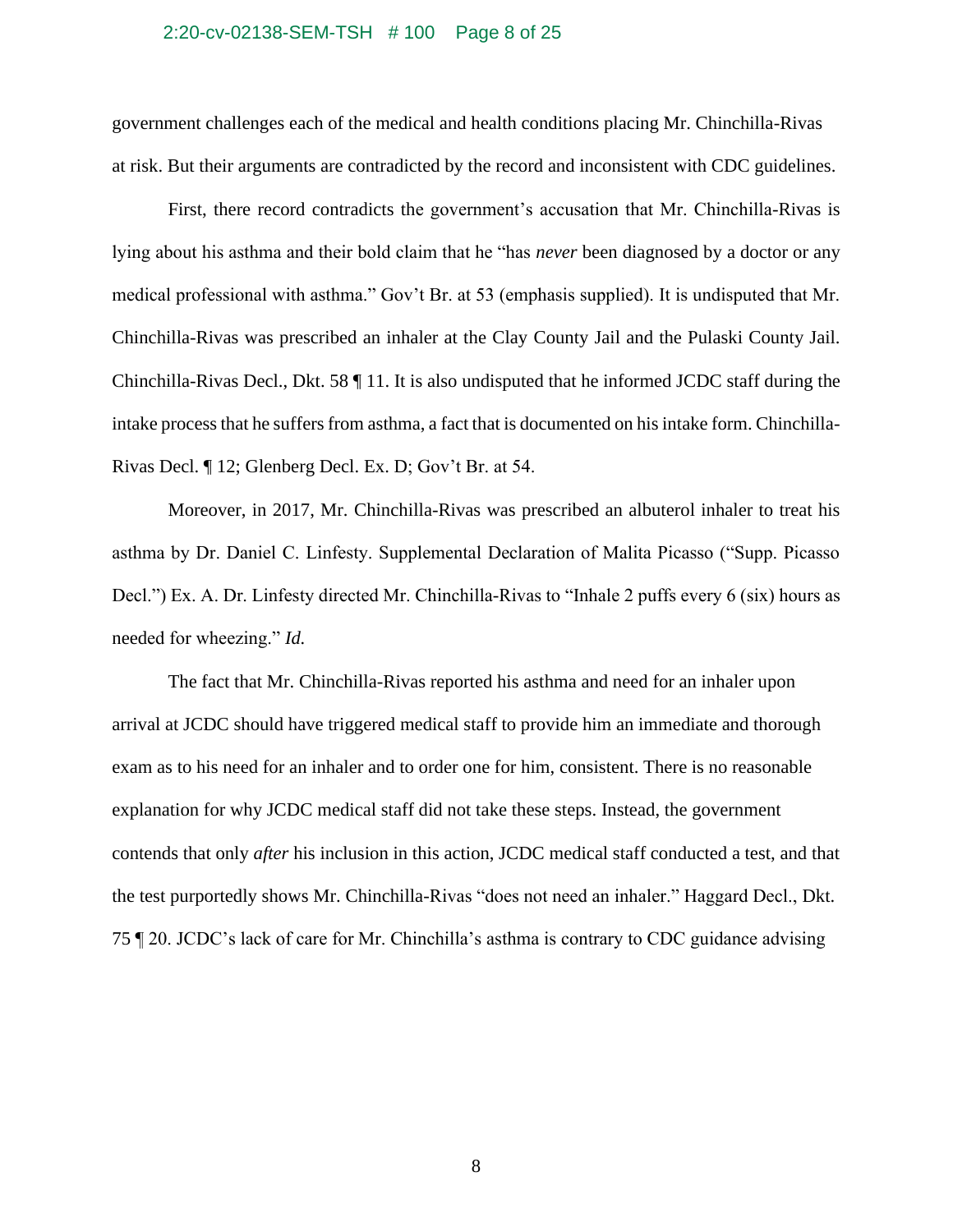## 2:20-cv-02138-SEM-TSH # 100 Page 9 of 25

that people with moderate-to-severe asthma keep their condition under control during the pandemic by strictly observing their asthma treatment plan.<sup>6</sup>

Second, the government asks the Court to ignore the CDC's recent guidance recognizing that obesity—defined as having a Body Mass Index (BMI) of 30 or more—is a risk factor for severe illness and death from COVID-19.<sup>7</sup> The previous CDC guidance found a risk of severe illness and death from COVID-19 only for those suffering from morbid obesity, defined as having a BMI equal to or greater than 40.<sup>8</sup> But "[b]ased on a detailed review of available evidence to date," the CDC concluded that "[t]here was consistent evidence (from multiple small studies or a strong association from a large study)" that obesity—not just morbid obesity—is a risk factor for severe COVID-19.<sup>9</sup>

This Court has, on several occasions, recognized that obesity increases the risk of severe outcomes from COVID-19, particularly when coupled with other medical and health conditions that increase the risk of severe disease. *See, e.g*. *United States v. Thompson*, 2020 WL 3470300 (C.D. Ill., June 25, 2020); *United States c. Spencer Harris*, 2020 WL 3483559 (C.D. Ill., June 25, 2020).

<sup>6</sup> Ctrs. for Disease Control and Prevention, *Coronavirus Disease 2019 (COVID-19): People with Moderate to Severe Asthma*, [https://www.cdc.gov/coronavirus/2019-ncov/need-extra](https://www.cdc.gov/coronavirus/2019-ncov/need-extra-precautions/asthma.html)[precautions/asthma.html](https://www.cdc.gov/coronavirus/2019-ncov/need-extra-precautions/asthma.html) (last visited June 25, 2020), Ex. 61 to the Supp. Choudhury Decl., at Dkt. 64-1 at 38.

<sup>7</sup> Ctrs. for Disease Control and Prevention, *Coronavirus Disease 2019 (COVID-19): People of Any Age with Underlying Medical Conditions*, [https://www.cdc.gov/coronavirus/2019](https://www.cdc.gov/coronavirus/2019-ncov/need-extra-precautions/people-with-medical-conditions.html) [ncov/need-extra-precautions/people-with-medical-conditions.html](https://www.cdc.gov/coronavirus/2019-ncov/need-extra-precautions/people-with-medical-conditions.html) (last visited June 26, 2020), Ex. 62 to the Supp. Choudhury Decl., Dkt. 64-1 at 48.

<sup>8</sup> Ctrs. For Disease Control and Prevention, *Coronavirus Disease 2019 (COVID019): People Who Are at Higher Risk*, https://www.cdc.gov/coronavirus/2019-ncov/specific-groups/high-riskcomplications.html (last visited May 12, 2020), Ex. 21 to the Choudhury Decl., Dkt 7-2 at 74. <sup>9</sup> Ctrs. for Disease Control and Prevention, CDC Newsroom, CDC Updates, Expands List of People at Risk of Severe COVID-19 Illness, [https://www.cdc.gov/media/releases/2020/p0625](https://www.cdc.gov/media/releases/2020/p0625-update-expands-covid-19.html) [update-expands-covid-19.html](https://www.cdc.gov/media/releases/2020/p0625-update-expands-covid-19.html) (last visited June 26, 2020), Ex. 63 to the Supp. Choudhury Decl.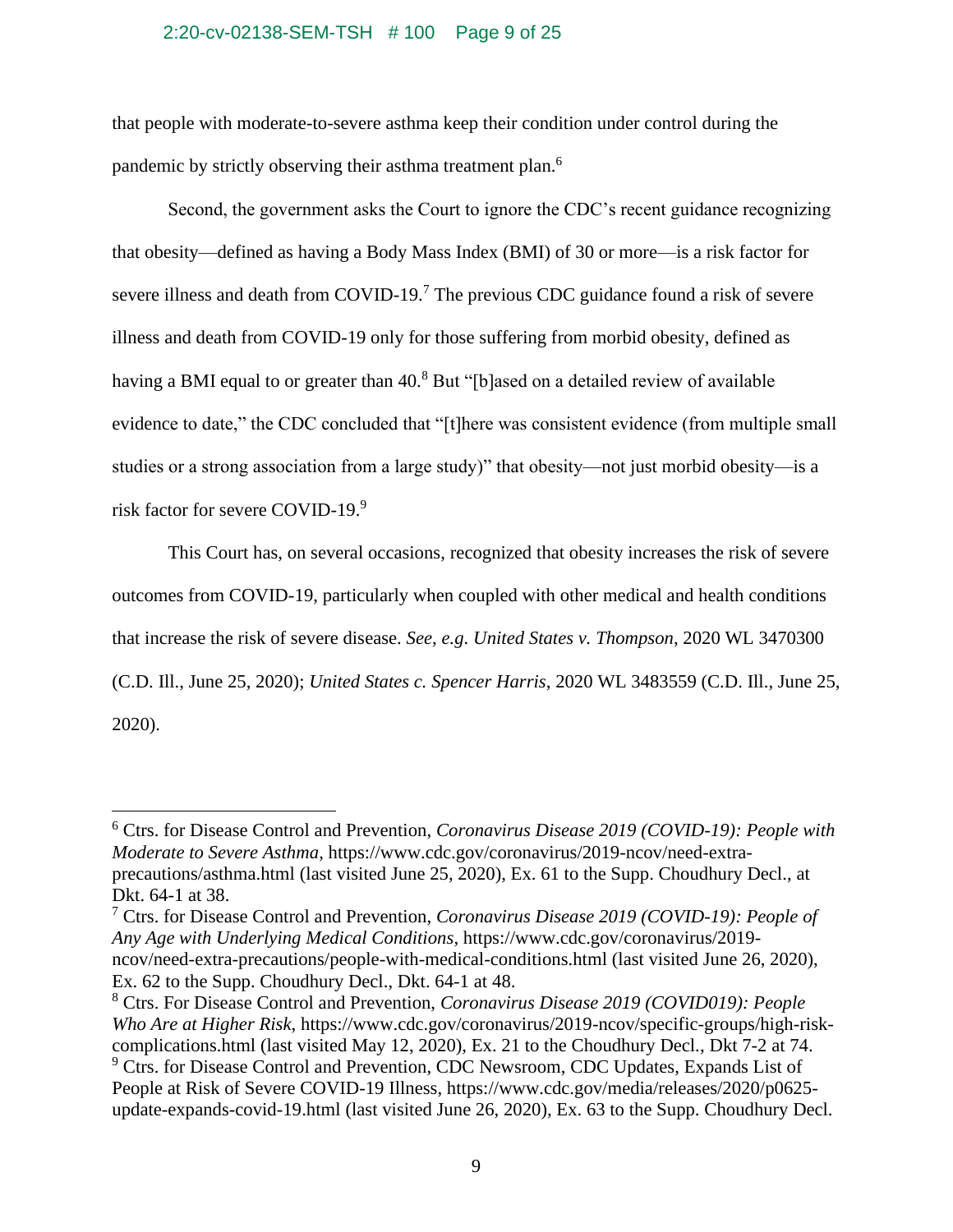## 2:20-cv-02138-SEM-TSH # 100 Page 10 of 25

Third, the government provides no persuasive authority for its claim that in the case of Mr. Chinchilla-Rivas smoking does *not* increase the risk of severe COVID-19 because he is not permitted to currently smoke. Gov't Br. at 58. As discussed above, Mr. Chinchilla-Rivas is obese *and* has untreated asthma in addition to a history of cigarette smoking. *See* Chinchilla-Rivas Decl., Dkt. 58 ¶¶ 7–17, 20–21. The government does not point to evidence for the position that for an individual with these multiple conditions, the mere cessation of smoking eliminates the increased risk of severe COVID-19 attributable to an extensive history of cigarette smoking. *See* Govt. Br. at 56–58. Moreover, the government's argument that cigarette smoke may "reduce the potential for COVID-9 infection," Gov't Br. at 56–58, relies on an article citing to an April 2020 study that supports the conclusion that an extensive history of smoking increases an individual's risk of serious illness and death from COVID-19. The researcher quoted in the article describes the study's findings as follows:

It is obviously inappropriate to suggest that anyone should initiate smoking or continue to smoke, due to the well-established smoking-related morbidities and the large number of toxic chemicals in cigarette smoke. Furthermore, it is unlikely that any other compound in tobacco cigarette smoke, besides nicotine, would be implicated to the potential benefits observed in smokers. Moreover, due to the adverse effects of smoking and the fact that many smokers would suffer from comorbidities (such as cardiovascular disease, COPD etc.), it is expected that the potential benefits of nicotine would be masked by the adverse effects of smoking.<sup>10</sup>

This Court also recently considered the CDC's recognition that "[l]ong-standing systemic health and social inequities have put some members of racial and ethnic minority groups at increased risk of getting COVID-19 or experiencing severe illness, regardless of age[, and] [a]mong some racial and ethnic minority groups, including . . . Hispanics and Latinos . . .

<sup>10</sup> Konstantinos Farsalinos, *et. al*., Toxicol Rep. 7: 658-663 (April 30, 2020), *Nicotine and SARS-CoV-2: COVID-19 may be a disease of the nicotinic cholinergic system*, available at <https://www.ncbi.nlm.nih.gov/pmc/articles/PMC7192087/> (last visited July 10, 2020), attached as Ex. 77 to the Third Supp. Choudhury Decl.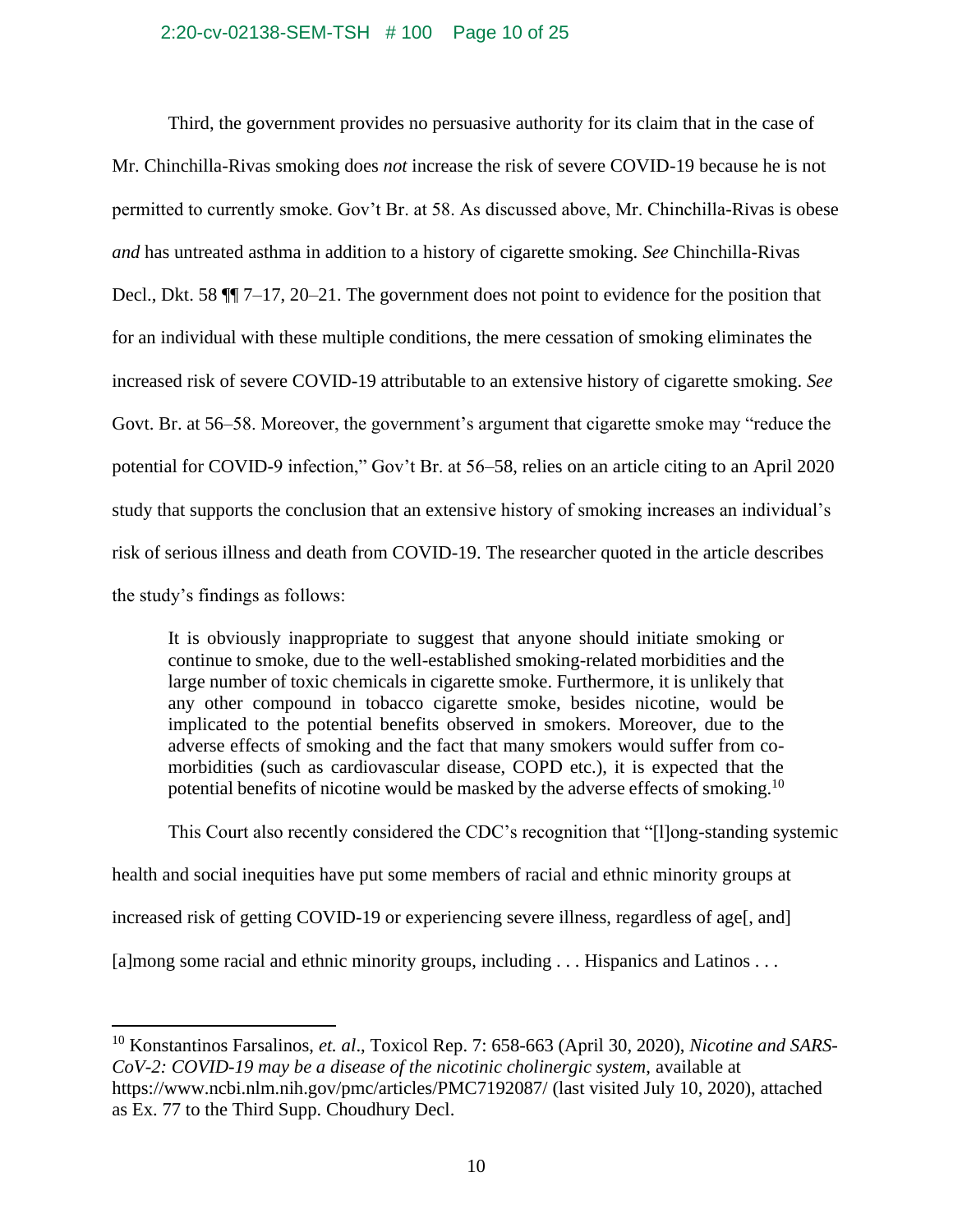### 2:20-cv-02138-SEM-TSH # 100 Page 11 of 25

evidence points to higher rates of hospitalization or death from COVID-19 than among non-Hispanic white persons." *United States of America v. Spencer Harris*, No. 06-cr-30058, 2020 WL 3483559, at \*3 (C.D. Ill., June 26, 2020).

# **b. Mr. Chinchilla-Rivas's release will not endanger the community or undermine his appearance in immigration proceedings or deportation.**

First, Mr. Chinchilla-Rivas's continued detention is not rationally related to any government interest in keeping the public safe. The government repeatedly accuses Mr. Chinchilla-Rivas of deliberately seeking to mislead the Court for not describing the full details of his criminal history in his declaration. *See* Gov't Br. 50–51. Mr. Chinchilla-Rivas is a 19-year old who accurately informed the court that he has one criminal conviction, and that the conviction was for a nonviolent misdemeanor of resisting law enforcement. Chinchilla-Rivas Decl., Dkt. 58 ¶¶ 47–48. Juvenile adjudications of delinquency are not criminal convictions, and juvenile records are sealed in recognition of the unique attributes of adolescence. Juveniles generally lack maturity and possess an "underdeveloped sense of responsibility[,]" which can lead them to act impulsively. *Roper v. Simmons*, 543 U.S. 551, 569-570 (2005) (quoting *Johnson v. Texas*, 509 U.S. 350, 367 (1993)). "The susceptibility of juveniles to immature and irresponsible behavior means "their irresponsible conduct is not as morally reprehensible as that of an adult." *Id*. (quoting *Thompson v. Oklahoma*, 487 U.S. 815, 835 (1988)). Mr. Chinchilla-Rivas is aware that the government has his juvenile records and would use them in opposition to his claim for release.

The government further accuses Mr. Chinchilla-Rivas of withholding information about his October 2019 arrest for unlicensed possession of a handgun. Gov't Br. at 51. It goes so far as to describe the type of weapons that Mr. Chinchilla was charged with possessing. Notably, the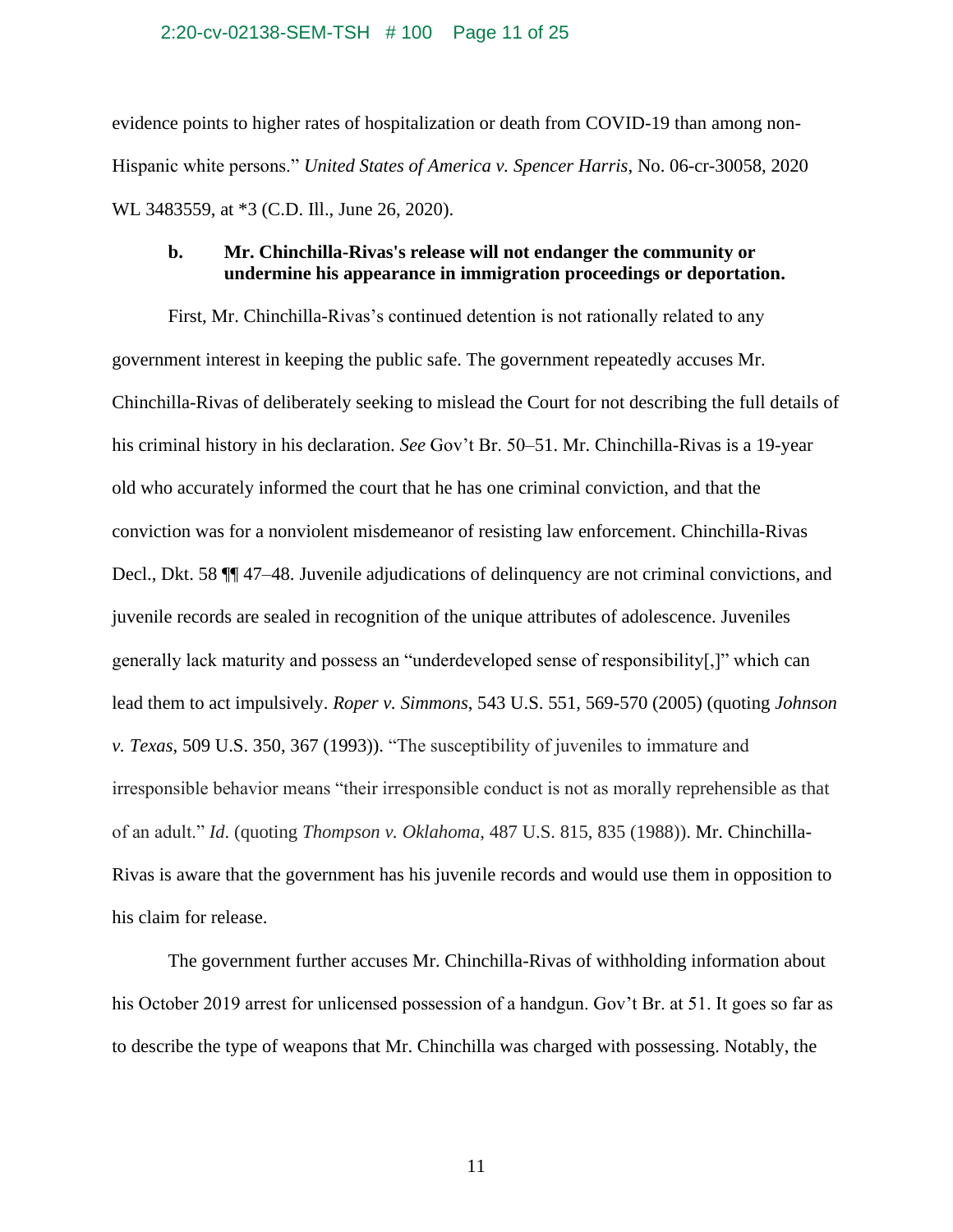#### 2:20-cv-02138-SEM-TSH # 100 Page 12 of 25

government misleadingly fails to inform the Court that this unlicensed handgun charge, which they claimed was pending, was in fact *dismissed* on June 17, 2020. Supp. Picasso Decl. Ex. B.

Moreover, Mr. Chinchilla-Rivas's juvenile and criminal record should not bar his release in the face of serious harm and potentially death from COVID-19 in the JCDC. This Court has ordered the compassionate release of a medically vulnerable federal prisoner convicted of possession of a firearm in the furtherance of a federal drug trafficking crime, finding that his release did not pose a danger to the safety to the community. *United States v. Common*, No. 20 cv-345-SMY, 2020 WL 3412233 (C.D. Ill., June 22, 2020). Other courts have similarly ordered the release of immigration detainees with criminal histories that include firearm arrests and convictions. *See e.g.*, *Galan-Reyes v. Acoff*, No. 20-cv-345-SMY, 2020 WL 2497133 (S.D. Ill., May 14, 2020)(ordering the release of an ICE detainee who had been arrested in 2019 for handgun possession); *Singh v. Barr*, No. 20-cv-02346-VKD, 2020 WL 2512410 (N.D. CA, May 15, 2020) (converting TRO into PI and permitting the continued release of an ICE detainee with multiple felony convictions including unlawful possession of firearm given the danger presented by the COVID-19 pandemic).

In light of the grave circumstances surrounding the COVID-19 pandemic, courts across the country have ordered the release of medically vulnerable ICE detainees, even where they have had extensive criminal histories that are comparable to, and even exceed, that of Mr. Chinchilla-Rivas in both scope and gravity. *See Jose B.R. v. Tsoukaris*, No. CV 20-3347 (MCA), 2020 WL 2744586, at \*1 (D.N.J. May 27, 2020) (burglary); *Robenson v. Decker*, No. CV 20- 5141 (KM), 2020 WL 2611544, at \*2 (D.N.J. May 22, 2020) (driving while intoxicated, contempt of court, second-degree criminal contempt, second-degree harassment, second-degree strangulation, second-degree assault, and third-degree assault); *Medeiros v. Martin*, No. 20-178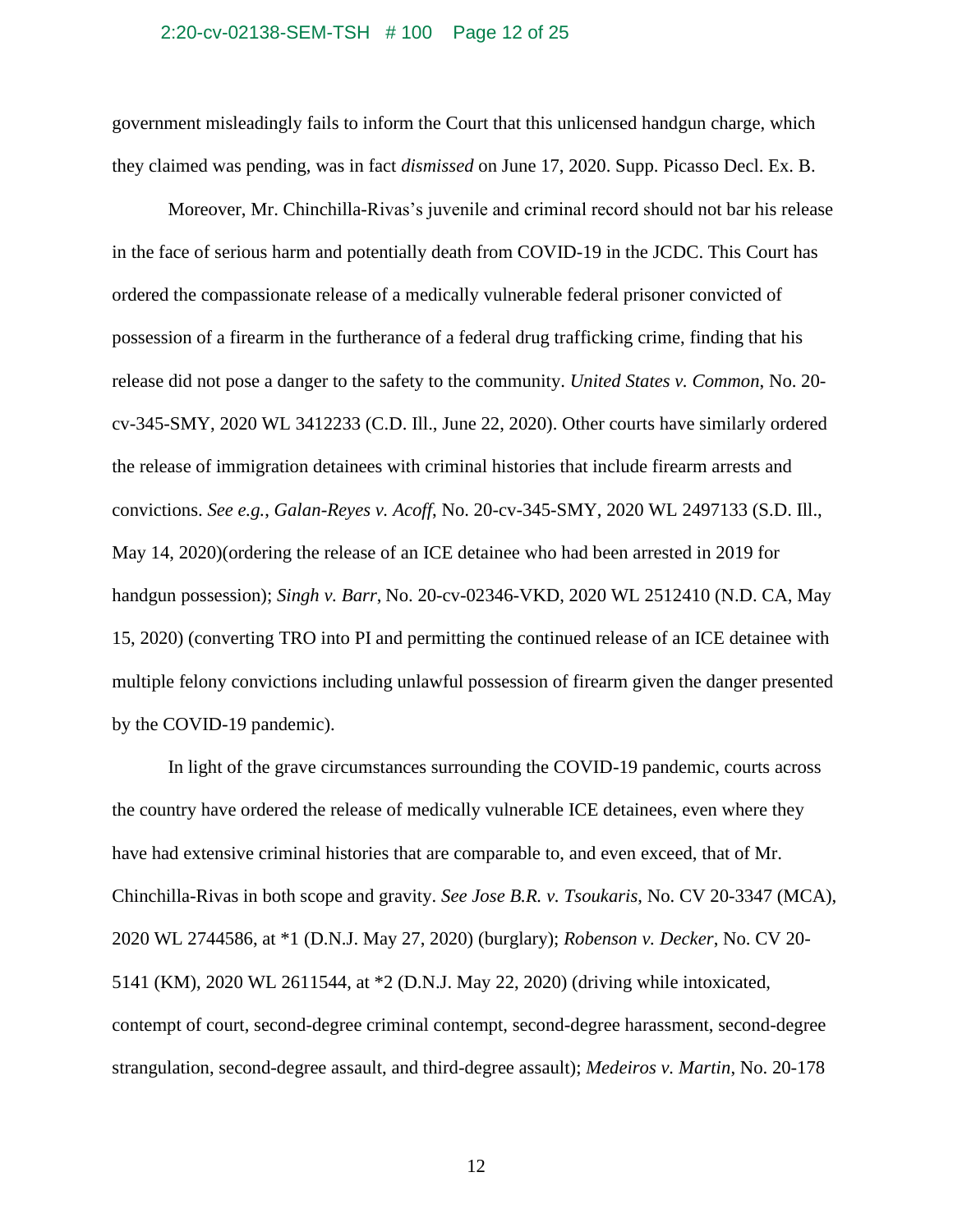#### 2:20-cv-02138-SEM-TSH # 100 Page 13 of 25

WES, 2020 WL 2104897, at \*5 (D.R.I. May 1, 2020) (domestic violence, assault with a dangerous weapon, domestic assault, battery, assault to rape); *Pimentel-Estrada v. Barr*, No. C20-495 RSM-BAT, 2020 WL 2092430, at \*17 (W.D. Wash. Apr. 28, 2020) (possession of one pound of methamphetamine with intent to distribute); *Bent v. Barr*, No. 19-CV-06123-DMR, 2020 WL 1812850, at \*7 (N.D. Cal. Apr. 9, 2020) (voluntary manslaughter and attempted murder); *Castillo v. Barr*, No. CV 20-00605 TJH (AFMx), 2020 WL 1502864, at \*5 (C.D. Cal. Mar. 27, 2020) (driving under the influence).

Finally, any lingering concerns regarding Mr. Chinchilla-Rivas's release can be addressed through release conditions, which this Court and others have recognized in granting the release of medically vulnerable ICE detainees amidst the COVID-19 pandemic. *See e.g.*, *Ochoa v. Kolitwenzew*, 20-cv-2135, 2020 WL 2850706, at \*13 (C.D. Ill., June 2, 2020) (granting the release of a medically vulnerable ICE detainee with an extensive criminal history that included a domestic battery conviction, and noting that, "conditions of release can be put in place to ensure he is not a danger to the public."); *Ricardo H.R. v. Decker*, No. 20-5134, 2020 WL 3542306, at \*10 (D. NJ, June 30, 2020) ("Having considered Petitioner's individualized circumstances, including his criminal history, the Court is satisfied that there are reasonable conditions that can adequately protect the public and ensure his appearance for future immigration proceedings.").

Second, Mr. Chinchilla-Rivas's continued detention is not rationally related to any government interest in ensuring that he appears at immigration court proceedings and, if a final removal order is entered, his deportation. There is no evidence to suggest that he is a flight risk. Mr. Chinchilla-Rivas is currently in immigration proceedings, and it is entirely unclear how long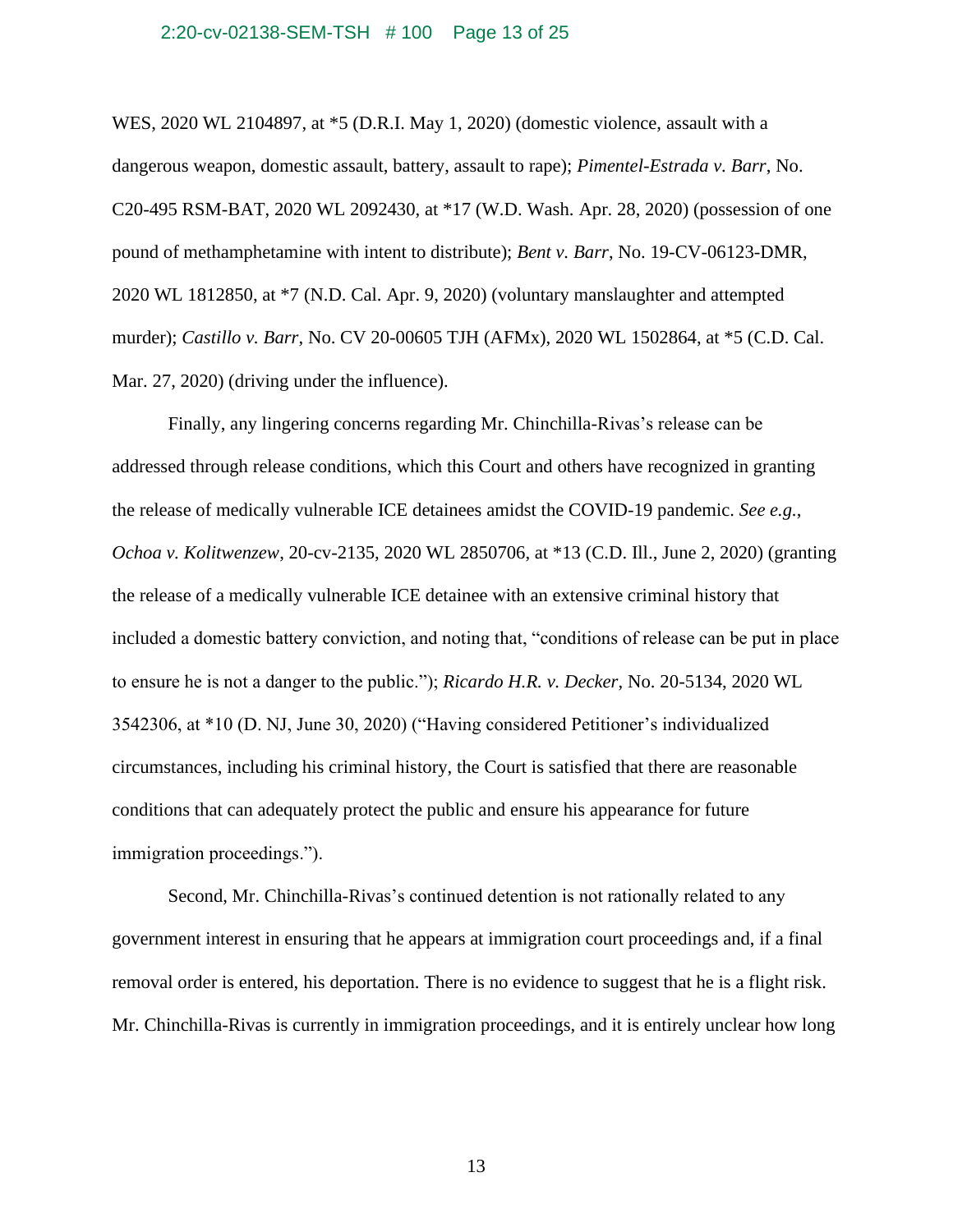#### 2:20-cv-02138-SEM-TSH # 100 Page 14 of 25

those proceedings will take. Gov't Br. at 53. Mr. Chinchilla-Rivas has been in ICE custody since October of 2019. Chinchilla-Rivas Decl., Dkt. 58 ¶ 6.

Even if there were a final order of removal, it is entirely uncertain when the government would be able to secure arrangements for Mr. Chinchilla-Rivas for travel back to Honduras, given extensive international travel restrictions amidst the ongoing COVID-19 pandemic. According to the U.S. Embassy in Honduras, the Honduran government has closed its land, air and sea borders until further notice.<sup>11</sup> While the U.S. and Honduran governments have made arrangement for four flights, the dates of these flights all but eliminate any possibility that the government will be able to order Mr. Chinchilla-Rivas removed, obtain travel documents for him, and transport him to the place of departure for any of the flights, given that the final scheduled flight departs on July 10, 2020. *Id.*

Respondents attack Mr. Chinchilla-Rivas and suggest he is a flight risk by describing him as a fugitive attempting to avoid removal between 2006 and 2013. Gov't Br. at 51. But what the government fails to explain is that Mr. Chinchilla-Rivas was *four years old* when he and his mother entered the United States, and *five years old* when he failed to appear at their immigration proceedings. *Id*. Because these events took place when Mr. Chinchilla-Rivas was a *child*, they do not support a finding that he will fail to appear in immigration court or for his deportation. Moreover, both Mr. Chinchilla-Rivas and his mother were ultimately granted U non-immigrant visas by USCIC in 2014, despite an initial order of removal*. Id.* 52.

Finally, the government fails to address, much less dispute, that Mr. Chinchilla-Rivas has strong community ties. Mr. Chinchilla-Rivas's mother and younger siblings, all of whom are

<sup>11</sup> U.S. Embassy in Honduras, *COVID-19 Information*, available at

<https://hn.usembassy.gov/covid-19-information/> (last visited July 10, 2020), attached as Ex. 78 to the Third Supp. Choudhury Decl.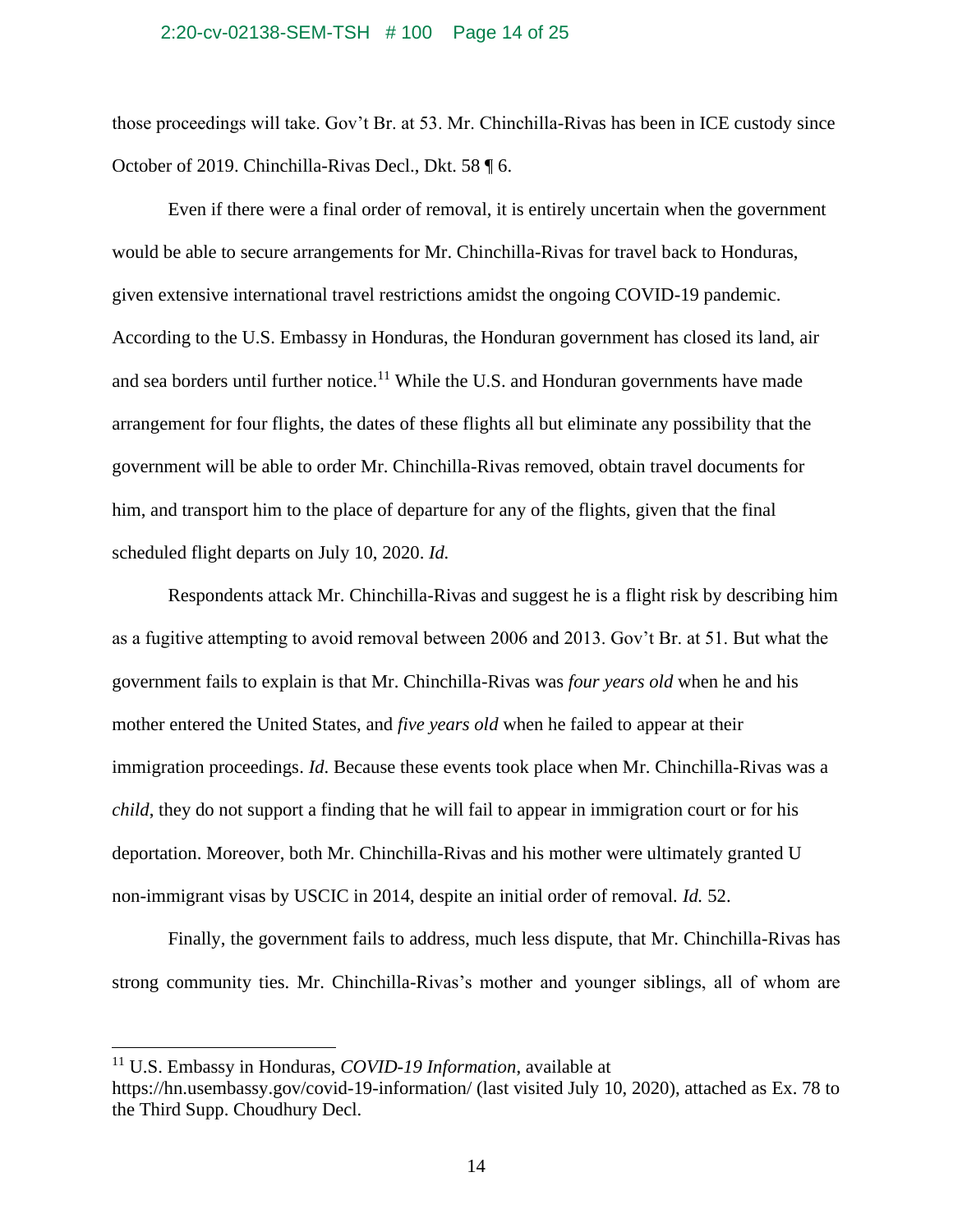## 2:20-cv-02138-SEM-TSH # 100 Page 15 of 25

lawful permanent residents or U.S. citizens, reside in Indianapolis, Indiana, where Mr. Chinchilla-Rivas will also reside if released. Chinchilla-Rivas Decl., Dkt. 58 ¶¶ 3–4. Moreover, any concerns about flight risk or danger to the public can be addressed through release conditions imposed by this Court and ICE. *See Herrera-Herrera*, No. 20-cv-2120, Dkt. 36 at 39 (C.D. Ill., May 19, 2020) (noting the "plethora" of alternatives to detention ICE may use to ensure present at deportation).

# **III. Juan Rositas-Martinez**

# **a. Mr. Rositas-Martinez is at risk of serious illness and death from COVID-19.**

Juan Rositas-Martinez is a 56-year-old man with hypertension who is also obese and has a history of smoking. All of these factors place him at a heightened risk of serious illness or death from COVID-19. The government nonetheless brushes off these medical facts, suggesting that the only thing really wrong with him is an ongoing ophthalmology issue, Gov't Br., Dkt. 76 at 77–78, and concluding that Mr. Rositas-Martinez "has no medical reason requiring his release." *Id.* at 79.

First, the government dismisses the risk associated with Mr. Rositas-Martinez's hypertension because his condition is "controlled by medication." Gov't Br., Dkt. 76 at 77–78. In fact the CDC guidance recognizing hypertension as a risk factor does not suggest that medication diminishes that risk. *See* Dkt. 64, Supp. Choudhury Decl. Ex. 62. As Dr. Venters has explained, "having a chronic health problem such as diabetes [or] hypertension . . . represents a high-risk status per CDC guidelines *even if the condition is under control*." Venters Decl. ¶ 10 (emphasis in original). The government presents no evidence to the contrary.

Similarly, although the government acknowledges that Mr. Rositas-Martinez has an "elevated BMI" (38) and is therefore obese, it suggests that the Court disregard this established risk factor because he "has been counseled on at least two different appointments regarding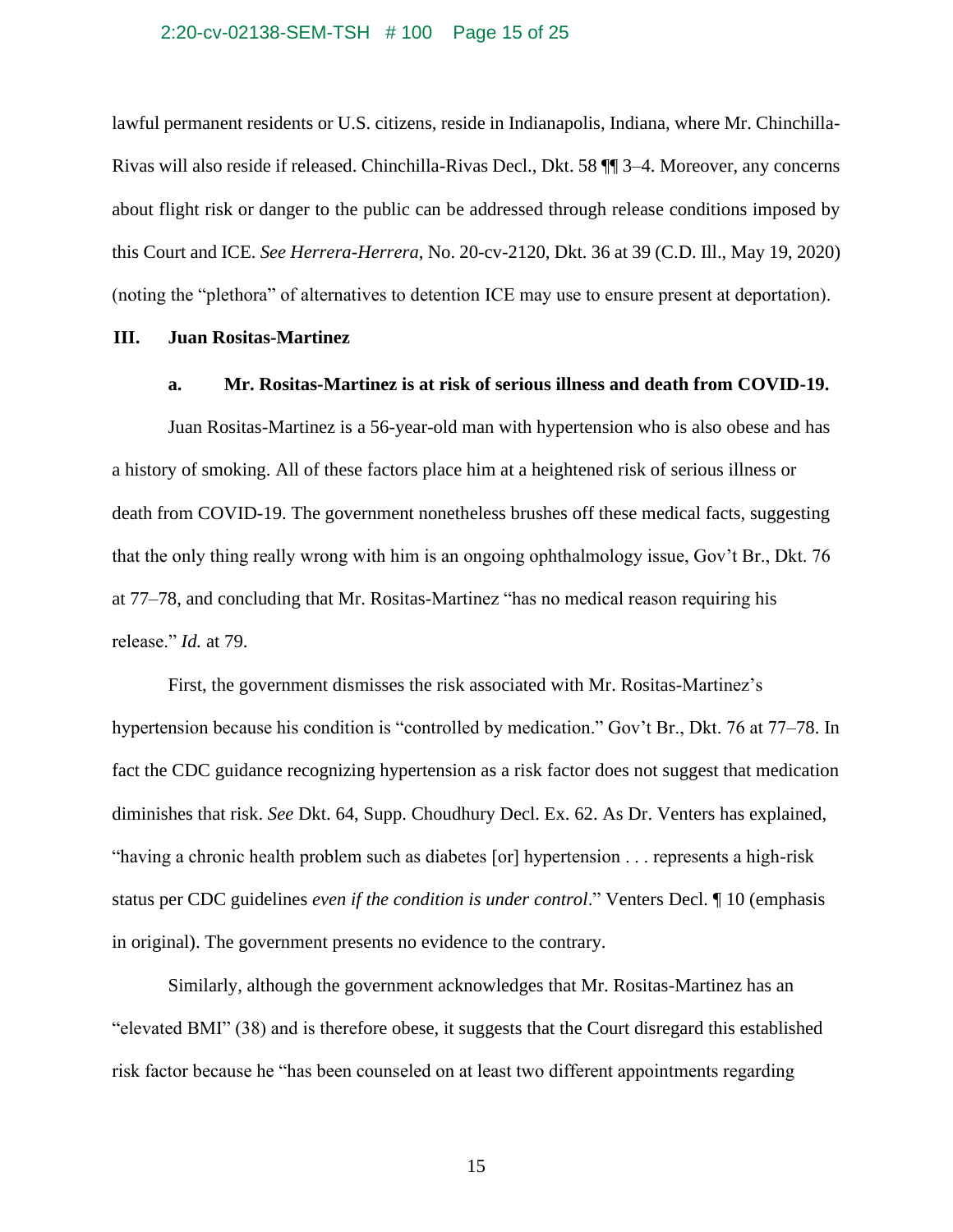## 2:20-cv-02138-SEM-TSH # 100 Page 16 of 25

nutrition, exercise, and weight loss, with the JCDC monitoring his condition through lab work." Gov't Br., Dkt. 76 at 78*.* This is simply beside the point. The CDC has recognized that BMI over 30 increases the risk of severe outcomes from COVID-19, Dkt. 64, Supp. Choudhury Decl. Ex. 62. *See also* Supp. Venters Decl. ¶ 11 (discussing recent revisions to the CDC guidance concerning BMI). Counseling and monitoring does nothing to mitigate the risk Mr. Rositas-Martinez faces *right now*. Even if Mr. Rositas-Martinez were to take up the government's suggestion that he diet his way to safety, he would have to lose at least 50 pounds to lower his BMI to below 30. Finally, Mr. Rositas-Martinez has a history of smoking, Rositas-Martinez's Decl. ¶ 15, which also contributes to his medical vulnerability. As explained above, *see Section II, supra*, the articles submitted by petitioner do not show otherwise. Even without that factor, however, there can be no serious doubt that Mr. Rositas-Martinez's hypertension and obesity place him at an elevated risk of serious injury or death from COVID-19.<sup>12</sup>

# **b. Mr. Rositas-Martinez's release will not endanger the community or undermine his appearance in immigration proceedings or deportation.**

Without identifying any inaccuracies in his declaration, the government next suggests that Mr. Rositas-Martinez is misleading the Court about his criminal record. Gov't Br., Dkt. 76 at 74–75. Mr. Rositas-Martinez explicitly addressed his 2015 arrest and 2017 conviction in his declaration, Rositas-Martinez Decl. ¶¶ 25–26, and his disinclination to recount every detail of this painful time in his life is not evidence of deception.<sup>13</sup> The government also baselessly

<sup>&</sup>lt;sup>12</sup> Since these factors firmly establish Mr. Rositas-Martinez's medical vulnerability, the government deflects from them by attacking Mr. Rositas-Martinez having described a number of symptoms for which he has not sought treatment. Gov't Br., Dkt. 76 at 78. These arguments require no response.

 $13$  Nor is the government's lurid recitation of the allegations in the charging documents in Mr. Martinez's case evidence of anything. Mr. Martinez pled guilty and these allegations were never tested at trial. Likewise, the government's litany of prior arrests—based on incomplete entries on Mr. Rositas-Martinez's rap sheet—is not evidence that he actually committed all of the charged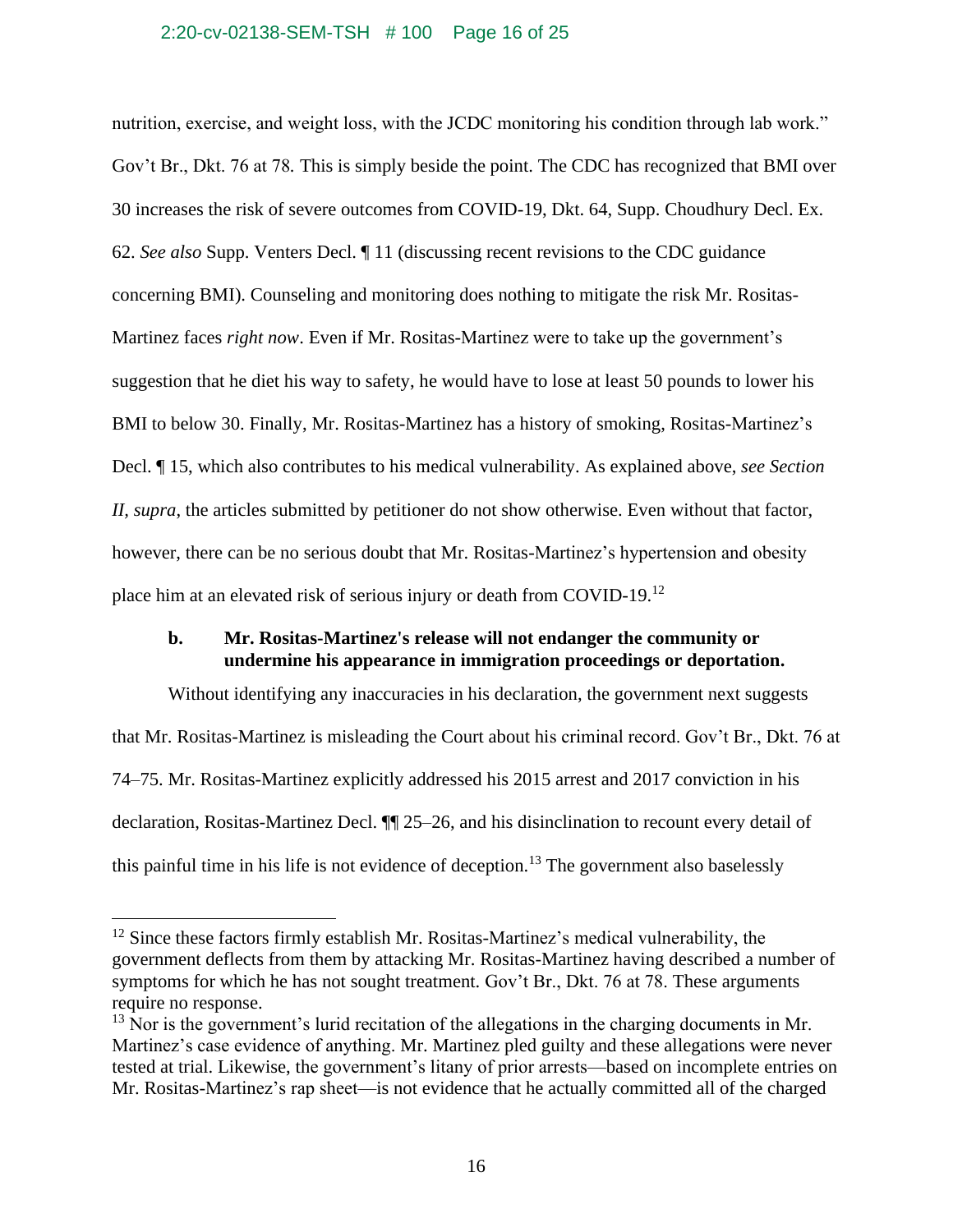#### 2:20-cv-02138-SEM-TSH # 100 Page 17 of 25

suggests that Mr. Rositas-Martinez has not sufficiently taken responsibility or "reflected" on his conduct. Gov't Br., Dkt. 76 at 76. In fact, Mr. Rositas-Martinez turned himself in when he learned of the arrest warrant, plead guilty, and worked hard at his rehabilitation while he was incarcerated, accumulating 34 certificates for completing various educational, religious, and recovery programs. Rositas-Martinez's Decl. ¶¶ 25–28. Rather than deeming him "dangerous," the State of Illinois was prepared to release him on parole when he was detained by ICE. Rositas-Martinez's Decl. ¶¶ 29–30.

Finally, the government has not explained why any legitimate concerns about Mr. Rositas-Martinez's dangerousness cannot be mitigated with appropriate conditions of release, which he is prepared to accept. Rositas-Martinez Decl.  $\parallel$  79. Whatever his past conduct, it does not merit detention in a facility where he is at serious risk of death or great bodily harm for an indefinite period while his immigration case is adjudicated. Accordingly, other courts have repeatedly ordered the release of medically vulnerable ICE detainees with substantial criminal records. *See, Tsoukaris*, 2020 WL 2744586, at \*1; *Robenson*, 2020 WL 2611544, at \*2; *Medeiros*, 2020 WL 2104897, at \*5; *Pimentel-Estrada*, 2020 WL 2092430, at \*17; *Bent v*, 2020 WL 1812850, at \*7; *Castillo*, 2020 WL 1502864, at \*5*.* Mr. Rositas-Martinez's extensive family ties, evidence of rehabilitation, and willingness to accept court imposed conditions, along with his clear vulnerability to serious illness or death from COVID-19, all weigh in favor of his release.

conduct. The rap sheet reveals only one conviction prior to 2017 – for a 1989 misdemeanor in which the judge withheld final judgment, imposing a fine of \$65 and supervision. Salazar Decl., Dkt. 80, Ex. 3 at ¶ 144 (ICE-USA820).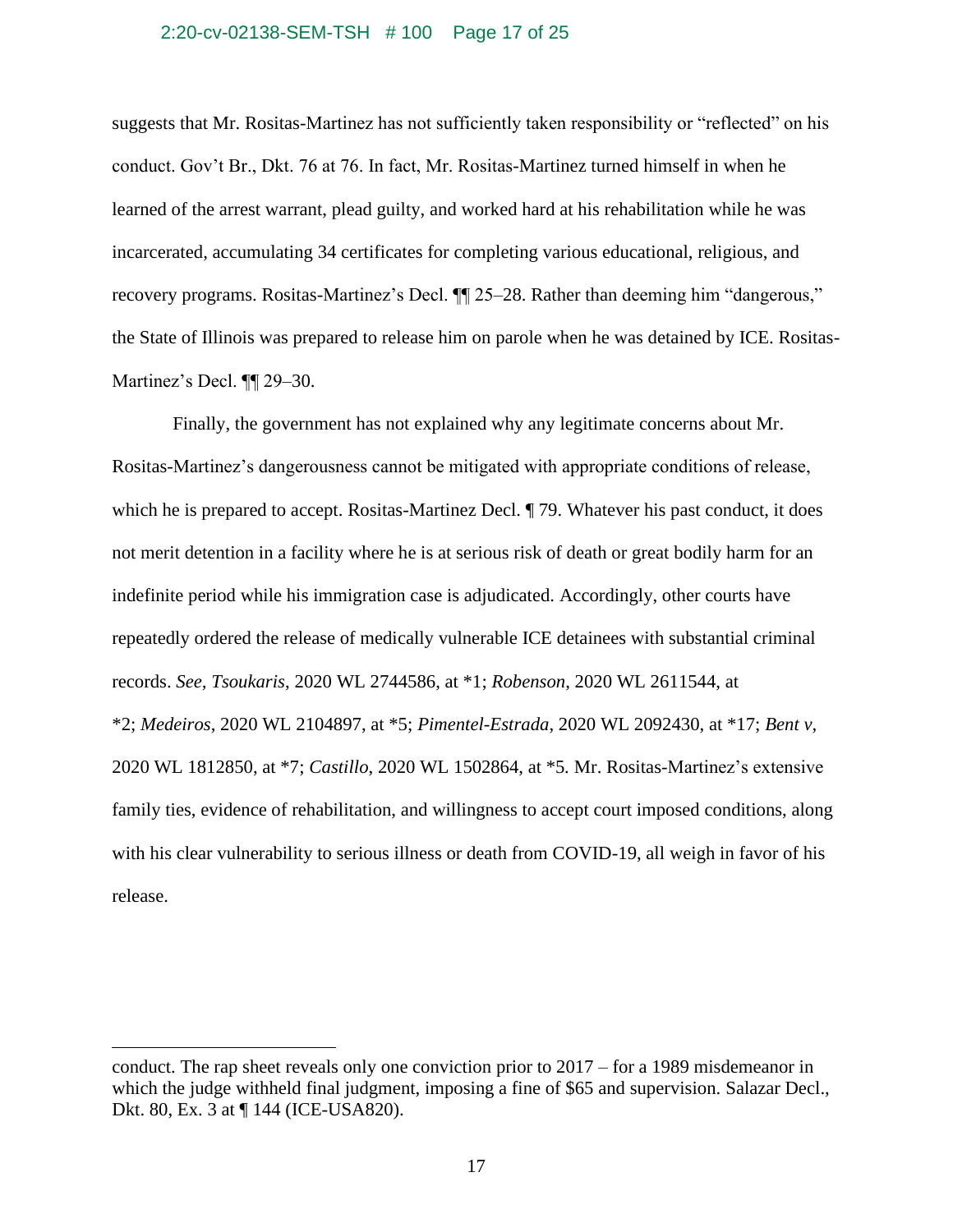# **IV. Florian Crainic**

# **a. Mr. Crainic is at risk of serious illness and death from COVID-19.**

In its ruling denying Mr. Crainic's motion for a temporary restraining order, this Court concluded that it "[could not] determine his medical condition" based on the record at that stage of the case. TRO Order, Dkt. 52, at 27. The record at this stage of the case, however, establishes that Mr. Crainic is nearly 50 years old, suffers from diabetes mellitus type 2 and has a history of hypertension and current elevated blood pressure readings. Crainic Decl., Dkt. 2,  $\P$ , 7, 10–12; Choudhury Decl. Ex. 40, Dkt. 7-4 at 126–27, 130–31, 137–41 (Crainic JCDC Medical Records); Second Supp. Glenberg Decl. Ex. L at JCDC-USA0795 (elevated blood pressure), 0812–13 (Type 2 diabetes mellitus), 1594 (elevated blood pressure), 1647 (identifying blood sugar levels as high as 217); Second Supp. Glenberg Decl. Ex. Q at P0031-32, P0034, P0038 (identifying blood pressure levels as high as 155/95).

As discussed earlier in this brief, the CDC recognizes both diabetes mellitus type 2 and hypertension to be risk factors for serious illness and death from COVID-19.<sup>14</sup> The CDC's most recent discussion of diabetes mellitus type 2 is unambiguous: "Having type 2 diabetes increases your risk of severe illness from COVID-19."<sup>15</sup> As noted in this Court's earlier decisions, moreover, hypertension is a serious risk factor for COVID-19. *Herrera-Herrera v. Kolitwenzew*, No. 20-cv-2120-SEM-TSH, Dkt. 36, at 32–33, 40 (C.D. Ill. May 19, 2020). Moreover, Mr. Crainic has age-related risk, which is "an independent risk factor for severe illness" from

<sup>14</sup> Ctrs. for Disease Control and Prevention, *Coronavirus Disease 2019 (COVID-19): People of Any Age With Underlying Medical Conditions*, https://www.cdc.gov/coronavirus/2019 ncov/need-extra-precautions/people-with-medical-conditions.html (last visited July 10, 2020), Dkt. 64, Supp. Choudhury Decl., at Ex. 62. <sup>15</sup> *Id*.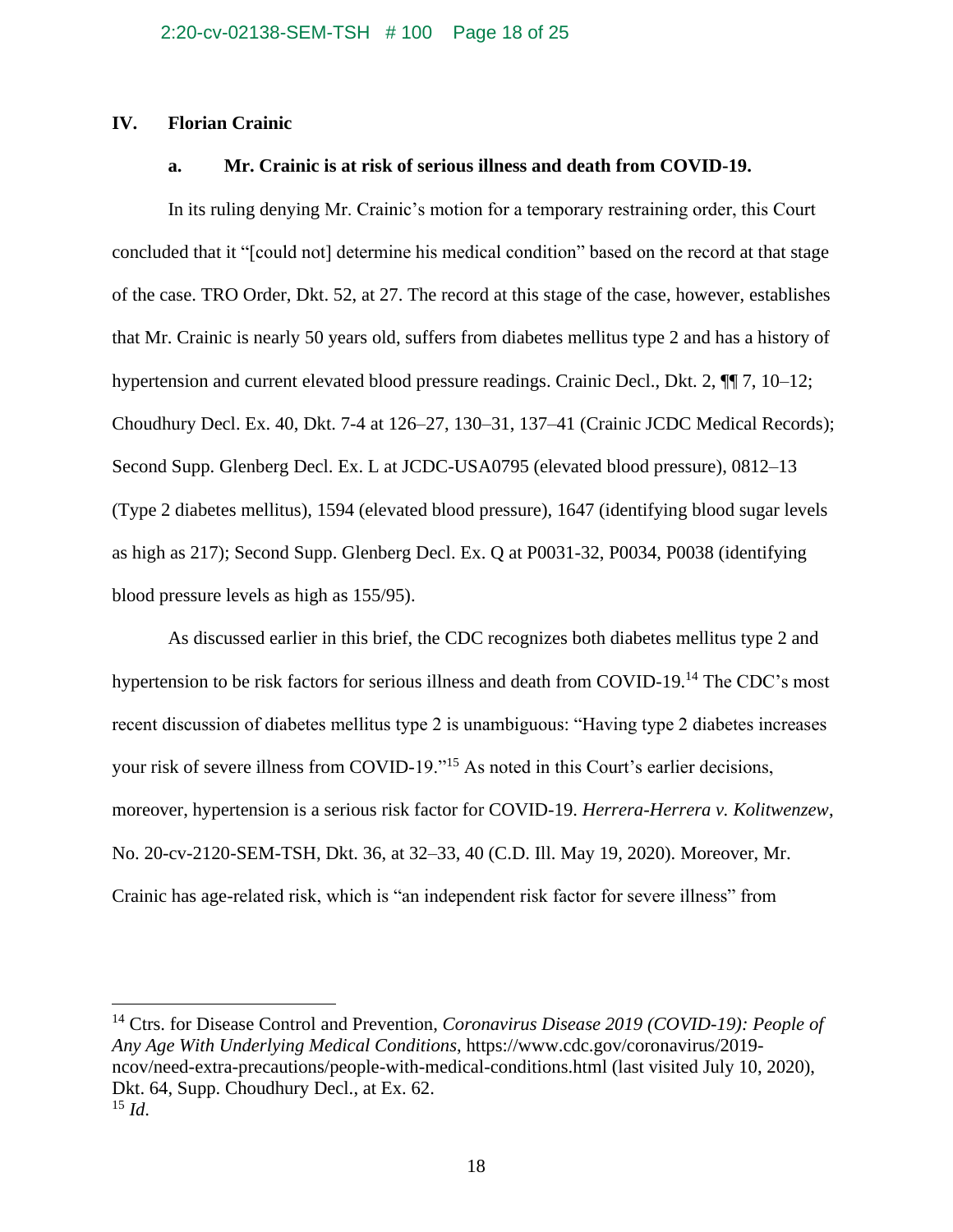# 2:20-cv-02138-SEM-TSH # 100 Page 19 of 25

COVID-19 that impacts even those younger than 65 years old.<sup>16</sup> He is nearly 50, which serves as a useful bench mark for the correctional population. Supp. Venters Decl., Dkt. 63, ¶ 25; Second Supp. Glenberg Decl. Ex. Q at P0001 (date of birth).

In its TRO Order, this Court mistakenly reasoned that Mr. Crainic's "diabetes appears to be mild and capable of being controlled—which would make his risk of serious illness of [death] from COVID-19 complications significantly lower." TRO Order at 27. Dr. Venters explains:

Notably, having a chronic health problem such as diabetes, hypertension, or [sic] represents a high-risk status per CDC guidelines even if the condition is under control. Consequently, excluding people from the high-risk category, simply because their conditions are not out of control or poorly controlled is inconsistent with CDC guidelines, represents a gross deviation from clinical standards of care, and increases the likelihood that vulnerable patients will become seriously ill and die from COVID-19.

Supp. Venters Decl. ¶ 25. Dr. Venters further clarifies that "[p]oorly controlled chronic health problems create *additional* risk for serious illness or death from COVID-19 in excess of the increased risk that *already* exists from simply having a chronic health problem." *Id*. ¶ 25 n.4

The record further supports a finding that Mr. Crainic suffers from hypertension. Since his detention in the JCDC, his blood pressure has been elevated. His blood pressure was 137/88 on February 6, 2020 and 130/88 on June 11, 2020. Second Supp. Glenberg Decl. Ex. L at JCDC-USA0795 (February 6, 2020), 1594 (June 11, 2020). Both of these readings correspond with hypertension stage 1, which is indicated by a systolic measurement of between 130 and 139 or a diastolic measurement of 80 to 89, according to the American Heart Association.<sup>17</sup> Even though

<sup>16</sup> Ctrs. for Disease Control and Prevention, *Coronavirus Disease 2019 (COVID-19): CDC Updates, Expands List of People at Risk for Severe COVID-19 Illness*, https://www.cdc.gov/ media/releases/2020/p0625-update-expands-covid-19.html (last visited June 26, 2020), Dkt. 64, Supp. Choudhury Decl., at Ex. 63.

<sup>17</sup> Am. Heart Ass'n, *Understanding Blood Pressure Readings*, https://www.heart.org/en/healthtopics/high-blood-pressure/understanding-blood-pressure-readings (last visited July 10, 2020), attached as Ex. 71 to the Third Supp. Choudhury Decl.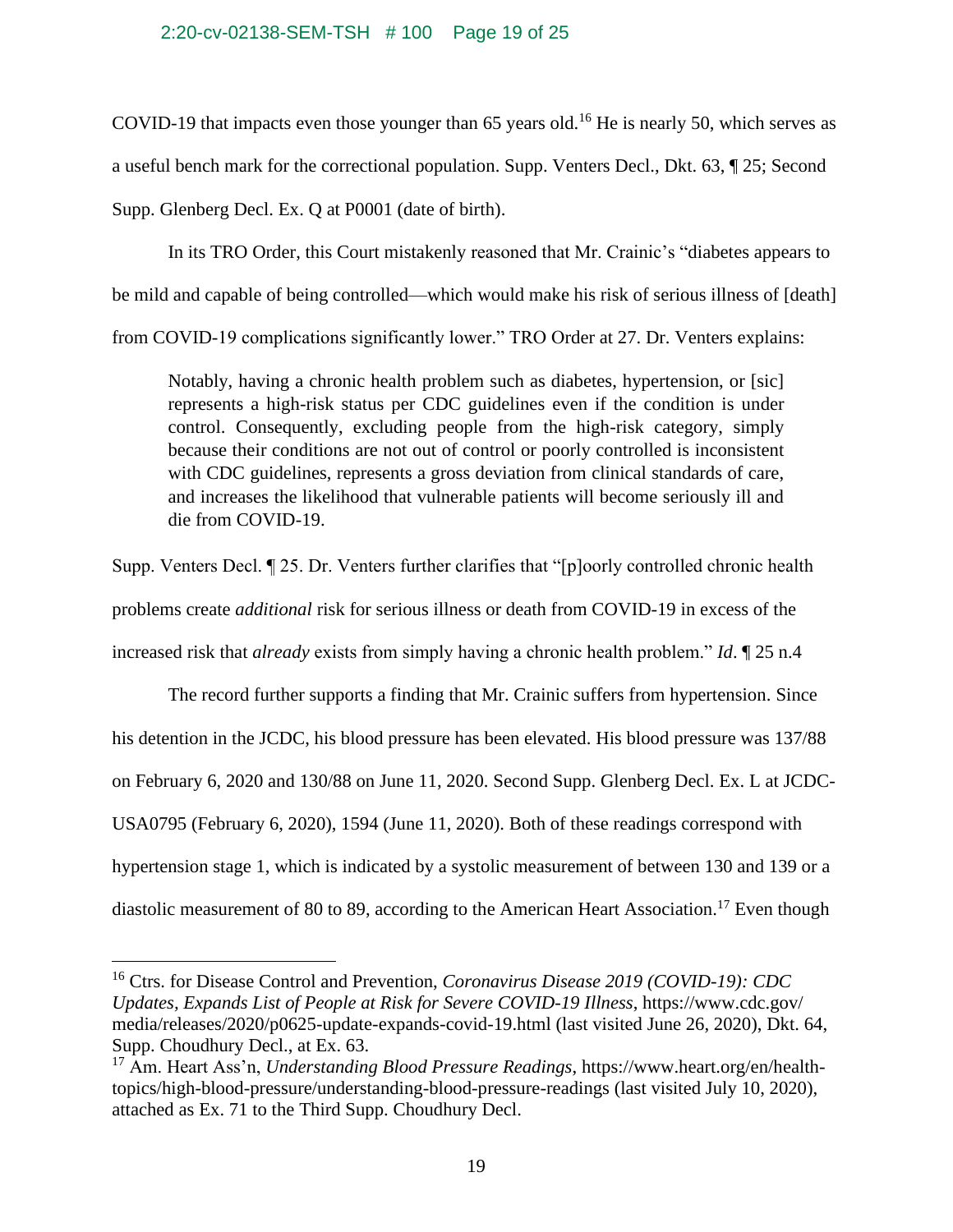#### 2:20-cv-02138-SEM-TSH # 100 Page 20 of 25

Mr. Crainic entered JCDC with a blood pressure reading corresponding to hypertension stage 1, he was not prescribed medication by JCDC medical staff and there is no indication that JCDC is currently monitoring his blood pressure or taking steps to regulate it. Fourth Supplemental Declaration of Florian Crainic ("Fourth Supp. Cranic Decl.") ¶ 3.

This lack of treatment for hypertension is of particular concern because Mr. Crainic has a history of hypertension from 2012 to 2015. Fourth Supp. Cranic Decl.  $\P$  1–3. During this time period, Mr. Crainic's blood pressure ran as high as 155/95:

- 140/90 on September 16, 2012
- 145/90 on April 3, 2013
- 142/72 on September 12, 2014
- 155/95 on January 24, 2014

Supp. Glenberg Decl., at Ex. Q, at P0031–32, P0034, P0038.

Contrary to the government's assertions, the record shows that Mr. Crainic did not intentionally "fail[] to monitor his own diabetes." TRO Order at 32. JCDC staff only informed Mr. Crainic on or around June 6, 2020—*after* the commencement of thisl litigation and submission of his prior declarations in this case—that he is required to test his own blood sugar on a daily basis. Fourth Supp. Crainic Decl. ¶¶ 4–5. This comports with Mr. Owolabi's experience. He too was not instructed by JCDC staff to monitor his own blood sugar levels until after he joined this litigation. Supp. Owolabi Decl., Dkt. 91 ¶ 5. Mr. Crainic made truthful statements to the Court when he explained that in April 2020, a corrections officer would call him to the desk to either draw his blood or to ask him to draw his own blood for the purpose of a blood sugar test. Third Supp. Crainic Decl., Dkt. 50-1 ¶ 2; Fourth Supp. Crainic Dec. ¶ 4. Contrary to Mr. Haggard's assertion, Mr. Crainic did not know prior to June 6, 2020 that "[a] detainee . . . may ask at any time to test his blood sugar" using equipment available in the pod. Haggard Decl., Dkt. 51-1 ¶¶ 6, 10.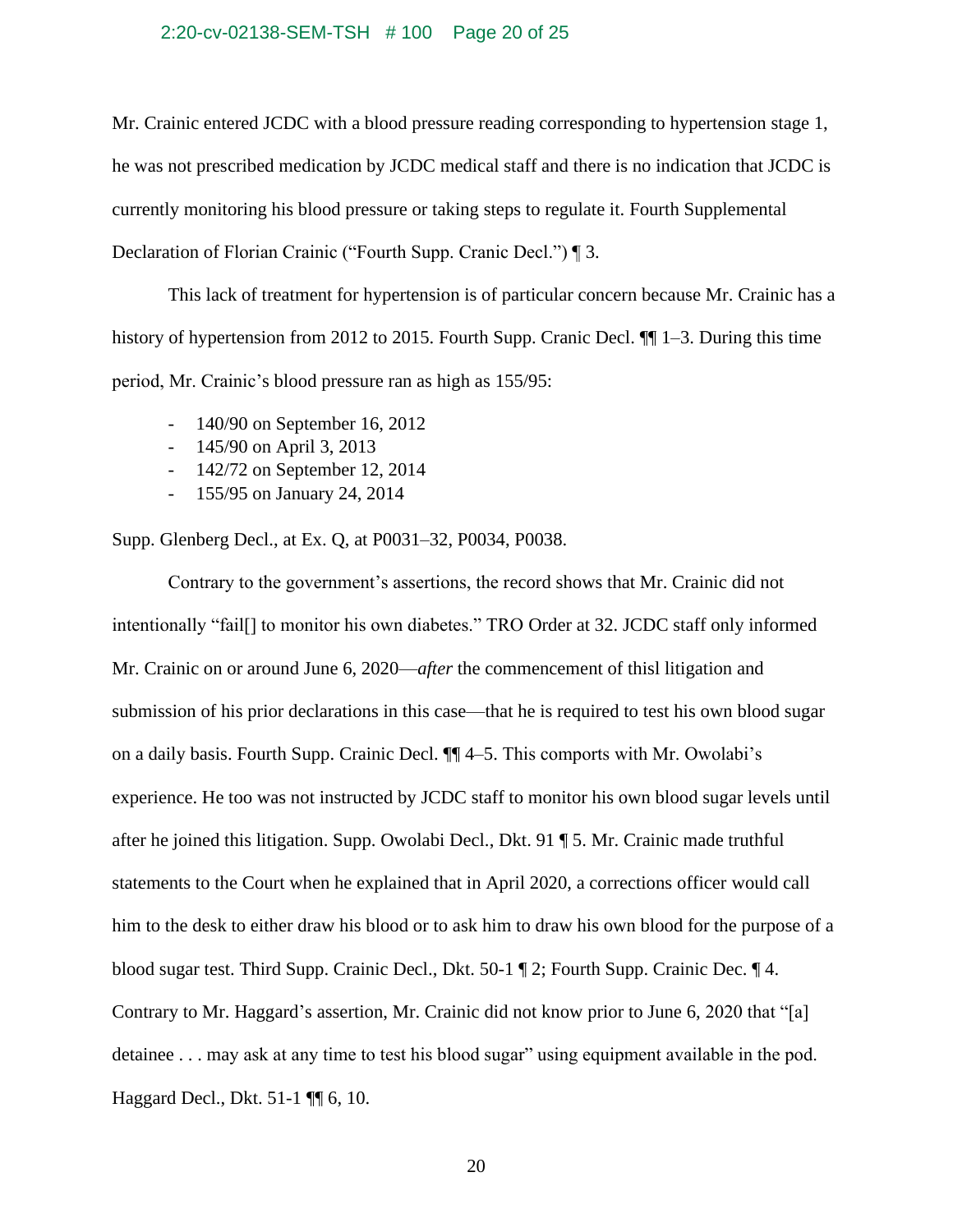### 2:20-cv-02138-SEM-TSH # 100 Page 21 of 25

Regardless of who should have been monitoring Mr. Crainic's blood sugar, Mr. Crainic is a patient at high risk of severe COVID-19. It is "inconsistent with CDC guidelines, represents a gross deviation from clinical standards of care, and increases the likelihood that vulnerable patients will become seriously ill and die from COVID-19" to exclude him from the high-risk category. Supp Venters Decl. ¶ 10.

Finally, Mr. Crainic accurately reported his reduced right lung capacity. While the government argues that chest x-rays of Mr. Crainic taken in April 2020 purportedly shows that he does not have reduced right lung capacity, an x-ray would not necessarily pick up on this condition. JCDC has never performed any kind of pulmonary function test that would accurately diagnose a chronic reduction in lung capacity, such as spirometry, a lung volume test, a gas diffusion test, or an exercise stress test.<sup>18</sup>

# **b. Mr. Crainic's release will not endanger the community or undermine his appearance in immigration proceedings or deportation.**

In denying Mr. Crainic's motion for a temporary restraining order, the Court found that Petitioner would be a "significant flight risk and a potential danger to the public." TRO Order at 36. The record contradicts both of these findings, and any concerns about flight risk or danger to the public can be addressed through release conditions imposed by this Court and ICE. *See Herrera-Herrera*, No. 20-cv-2120, Dkt. 36 at 39 (C.D. Ill. May 19, 2020) (noting the "plethora" of alternatives to detention ICE may use to ensure present at deportation).

<sup>18</sup> *See* MedlinePlus, U.S. National Library of Medicine, *Lung Function Tests*, <https://medlineplus.gov/lab-tests/lung-function-tests/> (last visited July 10, 2020), as Ex. 72 to the Third Supp. Choudhury Decl.; Pulmonary function tests "measure lung volume, capacity, rates of flow, and gas exchange." Johns Hopkins Medicine, *Pulmonary Function Tests*, <https://www.hopkinsmedicine.org/health/treatment-tests-and-therapies/pulmonary-function-tests> (last visited July 10, 2020), attached as Ex. 73 to the Third Supp. Choudhury Decl.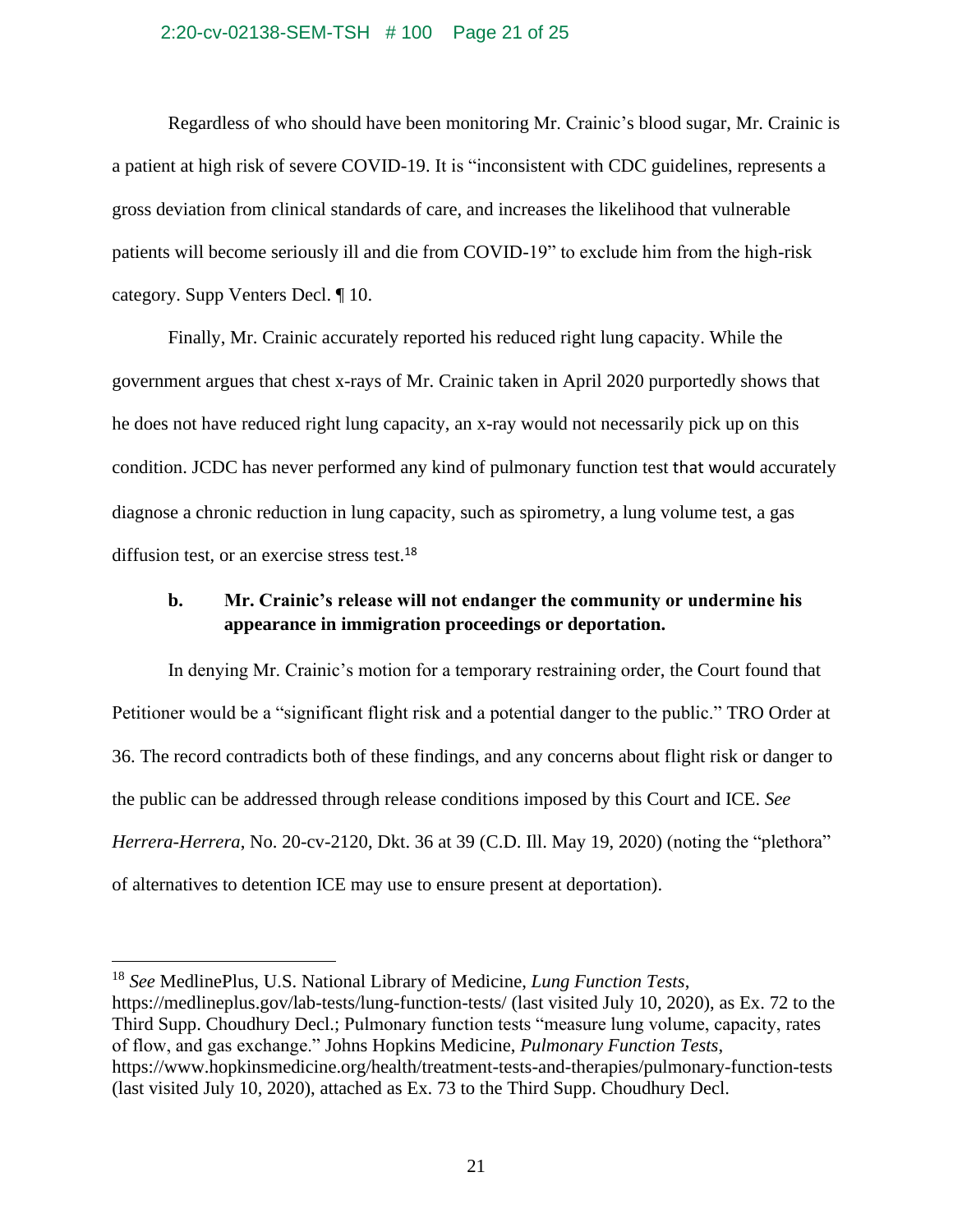#### 2:20-cv-02138-SEM-TSH # 100 Page 22 of 25

First, Mr. Crainic's continued detention is not rationally related to any government interest in keeping the public safe. There is no dispute that Mr. Crainic does not have a history of violence and that he has strong ties to his daughter and his church. Crainic Decl. ¶ ¶1–4. Mr. Crainic's sole criminal offense—conspiracy to commit bank fraud—was serious, but the federal judge who sentenced him determined that supervised release was the appropriate. Crainic Decl. ¶ 25. Second, Mr. Crainic's continued detention is not rationally related to any government interest in ensuring that he appears in immigration court and, if a final order of removal is issued, for his deportation flight. Mr. Crainic does not present a flight risk. The government relies heavily on a notice of a request to extradite Mr. Crainic due to an arrest warrant relating to a fraud conviction in Romania—a document filed just a few hours before the June 4, 2020 hearing on Mr. Crainic's TRO motion. Dkt. 45–46. The government asserts Mr. Crainic has a "history of feeling" based on insinuation—not proof—that Mr. Crainic intentionally fled Romania for the United States in 2005 to evade the Romanian arrest warrant. Gov't Br. at 34. But the government entirely fails to explain why release on conditions, such as electronic monitoring, would not ensure the protection of Mr. Crainic's health and life while assuaging any concerns about Mr. Crainic's appearance for court proceedings and deportation. *See id*.; *see also* Schriro Decl. ¶ 47–49 (detailing the extensive alternatives to detention that ICE has at its disposal).

Moreover, Mr. Crainic's continued detention is of a potentially long duration. He recently appealed the denial of his asylum application to the Board of Immigration Appeals. It is not clear when a ruling on that appeal will be reached. Nor is it clear when, if a final order of removal is entered against him, he would be on a deportation flight to Romania due to the COVID-19 pandemic.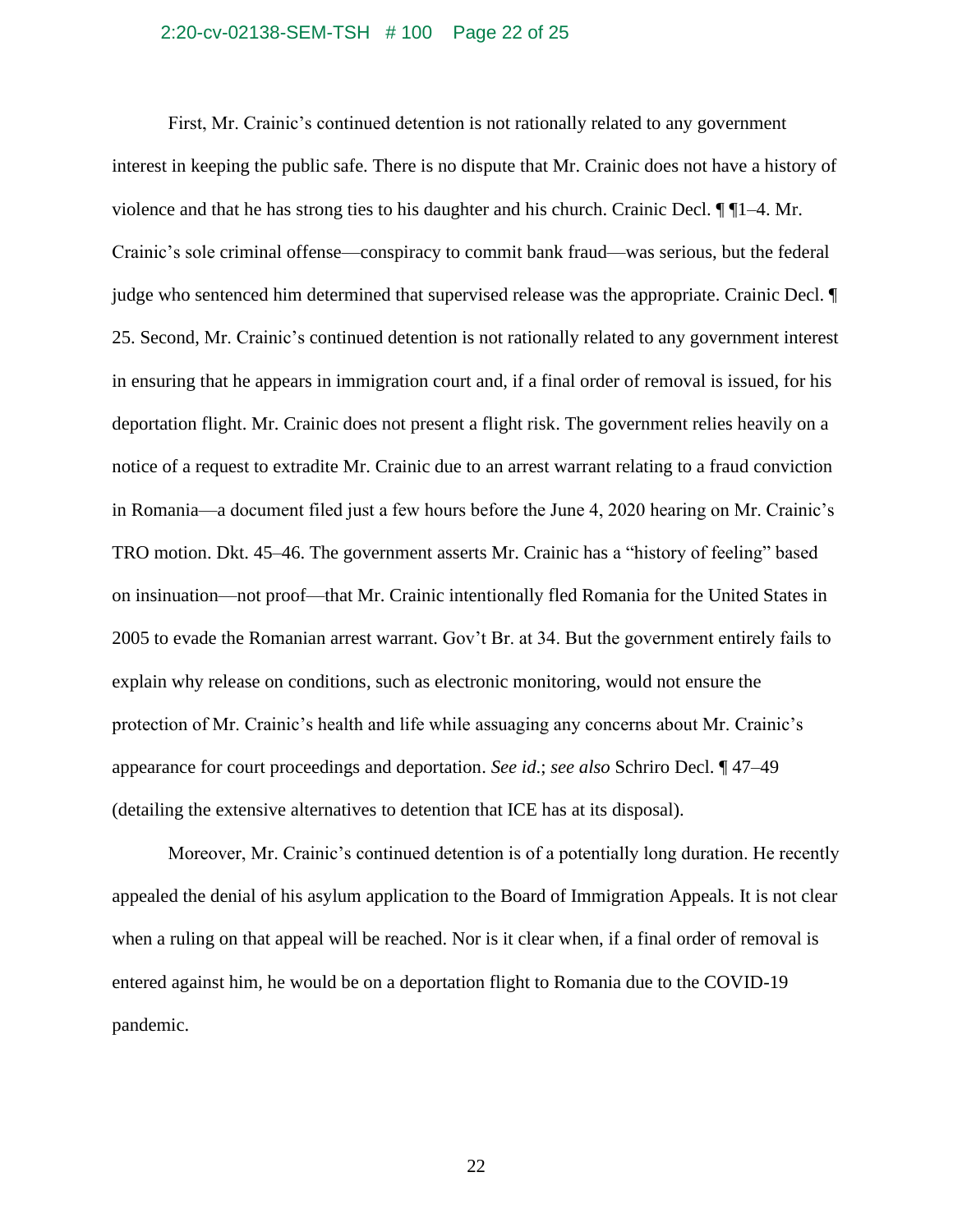# 2:20-cv-02138-SEM-TSH # 100 Page 23 of 25

Finally, if granted release, Mr. Crainic will abide by all release conditions. Crainic Decl. ¶ 59. He also has a release plan that follows public health protocols. Mr. Crainic's daughter will pick him up in a Dodge Ram 1500, which allows for social distancing, and both he and his daughter will wear personal protective equipment. Supp. Crainic Decl. ¶ 12.

In light of the totality of the circumstances, including his significant and heightened risk of serious illness and death from COVID-19 due to advanced age, diabetes mellitus type 2, hypertension, and reduced right lung capacity, his lack of violence, and the availability of numerous alternatives to detention that would mitigate any risk of flight found by the Court, Mr. Crainic's continued detention in the JCDC is objectively unreasonable. *See Hardeman v. Curran*, 933 F.3d 816, 822–24 (7th Cir. 2019).

For the foregoing reasons, the petition for habeas corpus should be granted.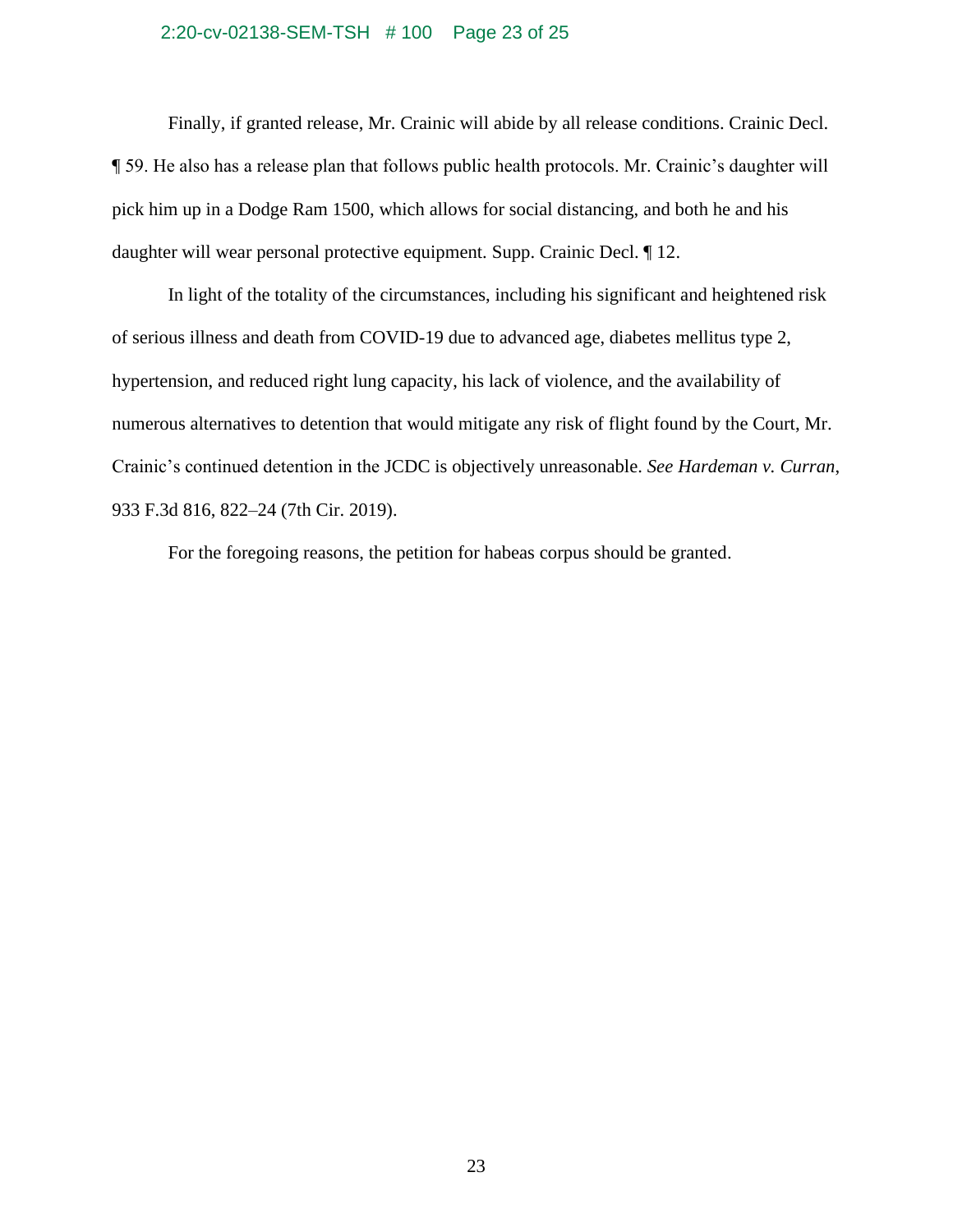Dated: July 10, 2020 Respectfully submitted,

/s/ Nusrat J. Choudhury *Counsel for Petitioners-Plaintiffs*

Michael Tan\* Malita Picasso AMERICAN CIVIL LIBERTIES UNION FOUNDATION 125 Broad Street, 18th Floor New York, NY 10004 (212) 549-2500 [mtan@aclu.org](mailto:mtan@aclu.org) [mpicasso@aclu.org](mailto:mpicasso@aclu.org)

David Fathi\* Eunice H. Cho AMERICAN CIVIL LIBERTIES UNION FOUNDATION 915 15th St. N.W., 7th Floor Washington, DC 20005 (202) 548-6616 [dfathi@aclu.org](mailto:dfathi@aclu.org) echo@aclu.org

Nusrat J. Choudhury Rebecca Glenberg Juan Caballero Aarón Siebert-Llera Ana Torres ROGER BALDWIN FOUNDATION OF ACLU, INC. 150 North Michigan Avenue, Suite 600 Chicago, IL 60601 (312) 207-9740 [nchoudhury@aclu-il.org](mailto:nchoudhury@aclu-il.org) [rglenberg@aclu-il.org](mailto:rglenberg@aclu-il.org) [jcaballero@aclu-il.org](mailto:jcaballero@aclu-il.org) [asiebert-llera@aclu-il.org](mailto:asiebert-llera@aclu-il.org) atorres@aclu-il.org

Colby A. Kingsbury David Sudzus Catherine M. Masters Ehren M. Fournier FAEGRE DRINKER BIDDLE & REATH LLP 311 S. Wacker, Suite 4300 Chicago, IL 60606 (312) 212-6500 colby.kingsbury@faegredrinker.com david.sudzus@faegredrinker.com catherine.masters@faegredrinker.com ehren.fournier@faegredrinker.com

*Counsel for Petitioners-Plaintiffs Admission Pending*